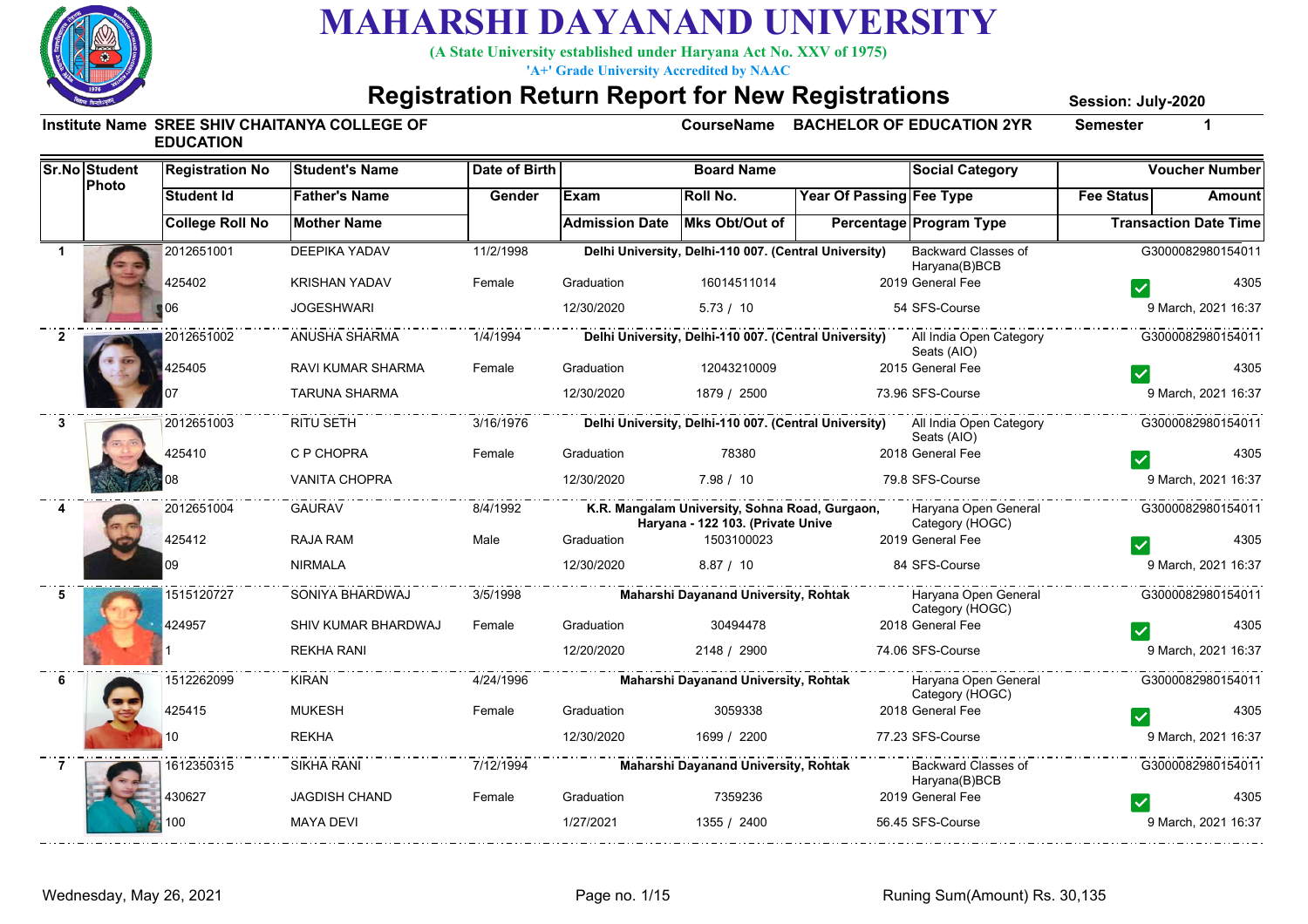

**(A State University established under Haryana Act No. XXV of 1975)**

**'A+' Grade University Accredited by NAAC**

#### **Registration Return Report for New Registrations**

**Session: July-2020**

|    | Sr.No Student | <b>Registration No</b> | <b>Student's Name</b> | <b>Date of Birth</b> |                       | <b>Board Name</b>                                     |                          | <b>Social Category</b>                                                                        |                   | <b>Voucher Number</b>        |
|----|---------------|------------------------|-----------------------|----------------------|-----------------------|-------------------------------------------------------|--------------------------|-----------------------------------------------------------------------------------------------|-------------------|------------------------------|
|    | Photo         | <b>Student Id</b>      | <b>Father's Name</b>  | Gender               | <b>IExam</b>          | Roll No.                                              | Year Of Passing Fee Type |                                                                                               | <b>Fee Status</b> | Amount                       |
|    |               | <b>College Roll No</b> | <b>Mother Name</b>    |                      | <b>Admission Date</b> | Mks Obt/Out of                                        |                          | <b>Percentage Program Type</b>                                                                |                   | <b>Transaction Date Time</b> |
| 8  |               | 2012651005             | <b>NEHA YADAV</b>     | 2/23/1997            |                       | Delhi University, Delhi-110 007. (Central University) |                          | <b>Backward Classes of</b><br>Haryana(B)BCB                                                   |                   | G3000082980154011            |
|    |               | 425418                 | SURESH KUMAR YADAV    | Female               | Graduation            | 150435830                                             |                          | 2018 General Fee                                                                              |                   | 4305                         |
|    |               |                        | NISHA YADAV           |                      | 12/30/2020            | 7.985 / 10                                            |                          | 75 SFS-Course                                                                                 |                   | 9 March, 2021 16:37          |
|    |               | 14DEMCO01147           | <b>MANISHA KUMARI</b> | 5/15/1989            |                       | <b>Maharshi Dayanand University, Rohtak</b>           |                          | Scheduled Caste (SC)                                                                          |                   | G3000082980154011            |
|    |               | 425429                 | SUBE SINGH            | Female               | Graduation            | 655198                                                |                          | 2010 General Fee                                                                              |                   | 4305                         |
|    |               | 12                     | <b>DHAN PATI</b>      |                      | 12/30/2020            | 1181 / 1800                                           |                          | 65.61 SFS-Course                                                                              |                   | 9 March, 2021 16:37          |
| 10 |               | 17GU261634             | PRIYANKA              | 1/23/1999            |                       | Maharshi Dayanand University, Rohtak                  |                          | Backward Classes of<br>Haryana(B)BCB                                                          |                   | G3000082980154011            |
|    |               | 425435                 | RAMBIR                | Female               | Graduation            | 7659189                                               |                          | 2020 General Fee                                                                              |                   | 4305                         |
|    |               |                        | KAILASH               |                      | 12/30/2020            | 1662 / 2400                                           |                          | 69.25 SFS-Course                                                                              |                   | 9 March, 2021 16:37          |
| 11 |               | 2012651006             | PINKI NIYOGI          | $-1/22/1990$         |                       | Maharshi Dayanand University, Rohtak                  |                          | Haryana Open General<br>Category (HOGC)                                                       |                   | G3000082980154011            |
|    |               | 425440                 | SUPRIYA NIYOGI        | Female               | Graduation            | 711210                                                |                          | 2010 General Fee                                                                              |                   | 4305                         |
|    |               |                        | <b>SHYAMOLI</b>       |                      | 12/30/2020            | 437 / 800                                             |                          | 54.62 SFS-Course                                                                              |                   | 9 March, 2021 16:37          |
| 12 |               | 1412030537             | SANGEETA              |                      |                       | Maharshi Dayanand University, Rohtak                  |                          | Haryana Open General<br>Category (HOGC)                                                       |                   | G3000082980154011            |
|    |               | 425445                 | <b>RATTAN LAL</b>     | Female               | Graduation            | 2809628                                               |                          | 2018 General Fee                                                                              |                   | 4305                         |
|    |               | 15                     | <b>BIRBATI</b>        |                      | 12/30/2020            | 2053 / 3150                                           |                          | 65.17 SFS-Course                                                                              |                   | 9 March, 2021 16:37          |
| 13 |               | 2012651007             | RITU RAWAL            | 8/30/1994            |                       | 068. (Central University)                             |                          | Indira Gandhi National Open University, New Delhi-110 Haryana Open General<br>Category (HOGC) |                   | G3000082980154011            |
|    |               | 425651                 | ROHTASH RAWAL         | Female               | Graduation            | 14687654                                              |                          | 2019 General Fee                                                                              |                   | 4305                         |
|    |               |                        | PUSHPA RAWAL          |                      | 12/30/2020            | 755 / 1200                                            |                          | 62.92 SFS-Course                                                                              |                   | 9 March, 2021 16:37          |
| 14 |               | 1512262535             | ANITA                 | 10/26/1996           |                       | Maharshi Dayanand University, Rohtak                  |                          | Backward Classes of<br>Haryana(B)BCB                                                          |                   | G3000082980154011            |
|    |               | 425730                 | SATPAL                | Female               | Graduation            | 3069448                                               |                          | 2018 General Fee                                                                              |                   | 4305                         |
|    |               |                        | <b>RAJESH DEVI</b>    |                      | 12/30/2020            | 1375 / 2400                                           |                          | 57.29 SFS-Course                                                                              |                   | 9 March, 2021 16:37          |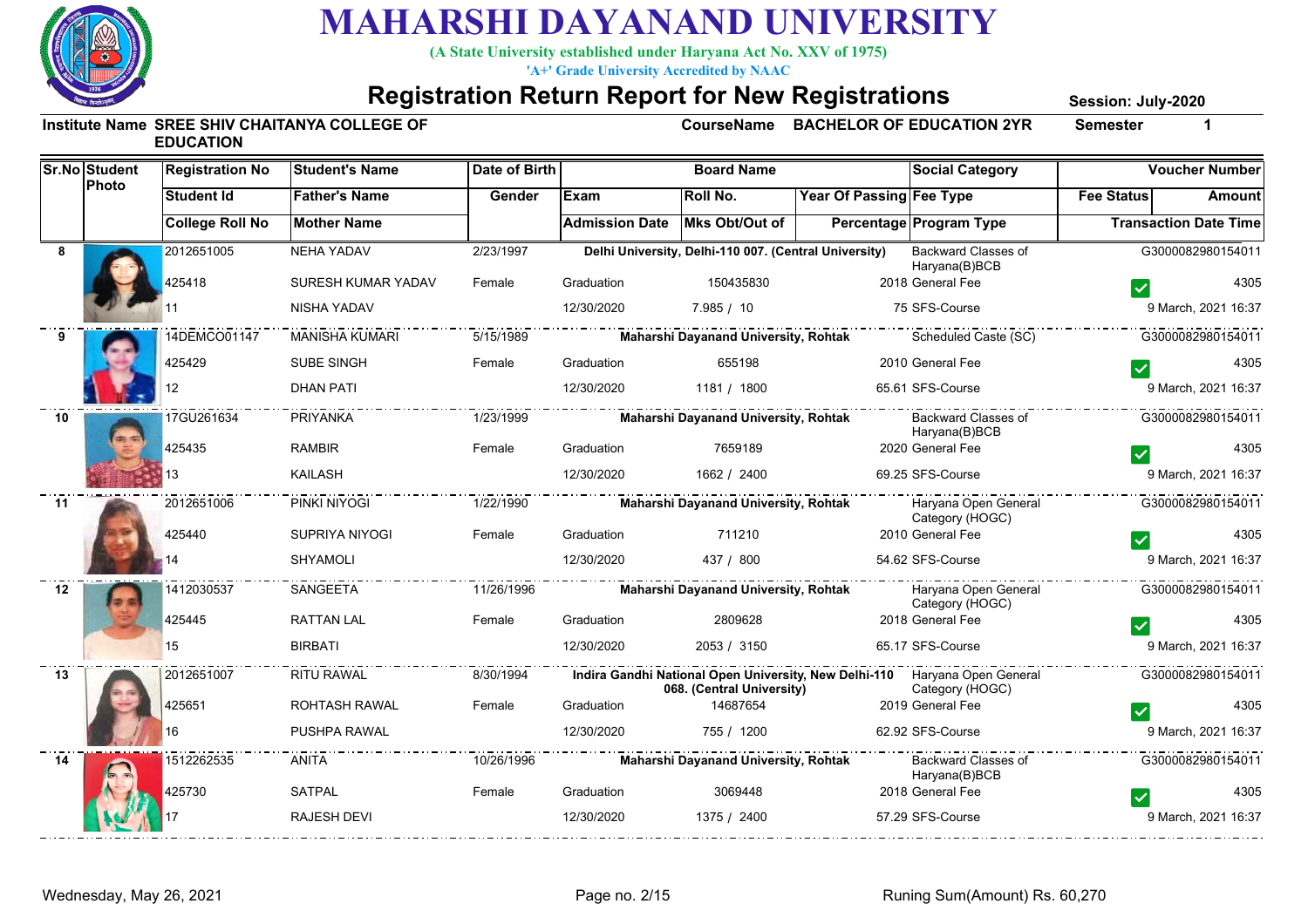

**(A State University established under Haryana Act No. XXV of 1975)**

**'A+' Grade University Accredited by NAAC**

#### **Registration Return Report for New Registrations**

**Session: July-2020**

|    | <b>Sr.No Student</b><br>Photo | <b>Registration No</b> | <b>Student's Name</b> | Date of Birth |                       | <b>Board Name</b>                                     |                          | <b>Social Category</b>                                                                        |                   | <b>Voucher Number</b>        |
|----|-------------------------------|------------------------|-----------------------|---------------|-----------------------|-------------------------------------------------------|--------------------------|-----------------------------------------------------------------------------------------------|-------------------|------------------------------|
|    |                               | Student Id             | <b>Father's Name</b>  | Gender        | Exam                  | <b>Roll No.</b>                                       | Year Of Passing Fee Type |                                                                                               | <b>Fee Status</b> | Amount                       |
|    |                               | <b>College Roll No</b> | <b>Mother Name</b>    |               | <b>Admission Date</b> | Mks Obt/Out of                                        |                          | Percentage Program Type                                                                       |                   | <b>Transaction Date Time</b> |
| 15 |                               | 13VMMRR0051            | PRACHI                | 10/25/1995    |                       | Maharshi Dayanand University, Rohtak                  |                          | Haryana Open General<br>Category (HOGC)                                                       |                   | G3000082980154011            |
|    |                               | 425768                 | VIDYABHANU ARYA       | Female        | Graduation            | 6306156                                               |                          | 2016 General Fee                                                                              |                   | 4305                         |
|    |                               |                        | <b>SHAKUNTLA</b>      |               | 12/30/2020            | 1861 / 3000                                           |                          | 62.03 SFS-Course                                                                              |                   | 9 March, 2021 16:37          |
| 16 |                               | 2012651008             | <b>RINKI</b>          | 5/9/1996      |                       | 068. (Central University)                             |                          | Indira Gandhi National Open University, New Delhi-110 Haryana Open General<br>Category (HOGC) |                   | G3000082980154011            |
|    |                               | 125803                 | <b>BANE SINGH</b>     | Female        | Graduation            | 147589850                                             |                          | 2017 General Fee                                                                              |                   | 4305                         |
|    |                               |                        | <b>SAVITA DEVI</b>    |               | 12/30/2020            | 720 / 1200                                            |                          | 60 SFS-Course                                                                                 |                   | 9 March, 2021 16:37          |
| 17 |                               | 1515120534             | RITU RANI             | 6/19/1997     |                       | Maharshi Dayanand University, Rohtak                  |                          | Haryana Open General<br>Category (HOGC)                                                       | .                 | G3000082980154011            |
|    |                               | 425033                 | <b>BIKRAM SINGH</b>   | Female        | Graduation            | 3019436                                               |                          | 2018 General Fee                                                                              |                   | 4305                         |
|    |                               |                        | <b>RAJESH DEVI</b>    |               | 12/30/2020            | 1740 / 2900                                           |                          | 60 SFS-Course                                                                                 |                   | 9 March, 2021 16:37          |
| 18 |                               | 2012651009             | LOVEENA               | 5/20/1993     |                       |                                                       |                          | Delhi University, Delhi-110 007. (Central University) Haryana Open General<br>Category (HOGC) | . <u>.</u>        | G3000082980154011            |
|    |                               | 425835                 | <b>TARA CHAND</b>     | Female        | Graduation            | 7173137                                               |                          | 2016 General Fee                                                                              |                   | 4305                         |
|    |                               |                        | <b>PADMA</b>          |               | 12/30/2020            | 659 / 1200                                            |                          | 54.92 SFS-Course                                                                              |                   | 9 March, 2021 16:37          |
| 19 |                               | 1613310010             | <b>PINKY</b>          | 6/20/2000     |                       | Maharshi Dayanand University, Rohtak                  |                          | Haryana Open General<br>Category (HOGC)                                                       |                   | G3000082980154011            |
|    |                               | 426886                 | <b>RAJENDER SINGH</b> | Female        | Graduation            | 5033841                                               |                          | 2019 General Fee                                                                              |                   | 4305                         |
|    |                               |                        | <b>MUKESH DEVI</b>    |               | 12/30/2020            | 2297 / 2900                                           |                          | 79.21 SFS-Course                                                                              |                   | 9 March, 2021 16:37          |
| 20 |                               | 2012651010             | KALPANA SHARMA        | 5/10/1999     |                       | Delhi University, Delhi-110 007. (Central University) |                          | All India Open Category<br>Seats (AIO)                                                        |                   | G3000082980154011            |
|    |                               | 426890                 | SHRINIVAS SHARMA      | Female        | Graduation            | 17024567010                                           |                          | 2020 General Fee                                                                              |                   | 4305                         |
|    |                               |                        | SEEMA DEVI            |               | 12/30/2020            | 8.77/10                                               |                          | 83 SFS-Course                                                                                 |                   | 9 March, 2021 16:37          |
| 21 |                               | 1812330005             | SHIVANI               | 5/15/1997     |                       | Delhi University, Delhi-110 007. (Central University) |                          | Backward Classes of<br>Haryana(B)BCB                                                          |                   | G3000082980154011            |
|    |                               | 297606                 | SUNIL PRAKASH         | Female        | Graduation            | 15043503033                                           |                          | 2018 General Fee                                                                              |                   | 4305                         |
|    |                               |                        | <b>LALITA VERMA</b>   |               | 12/30/2020            | 72.97 / 10                                            |                          | 72 SFS-Course                                                                                 |                   | 9 March, 2021 16:37          |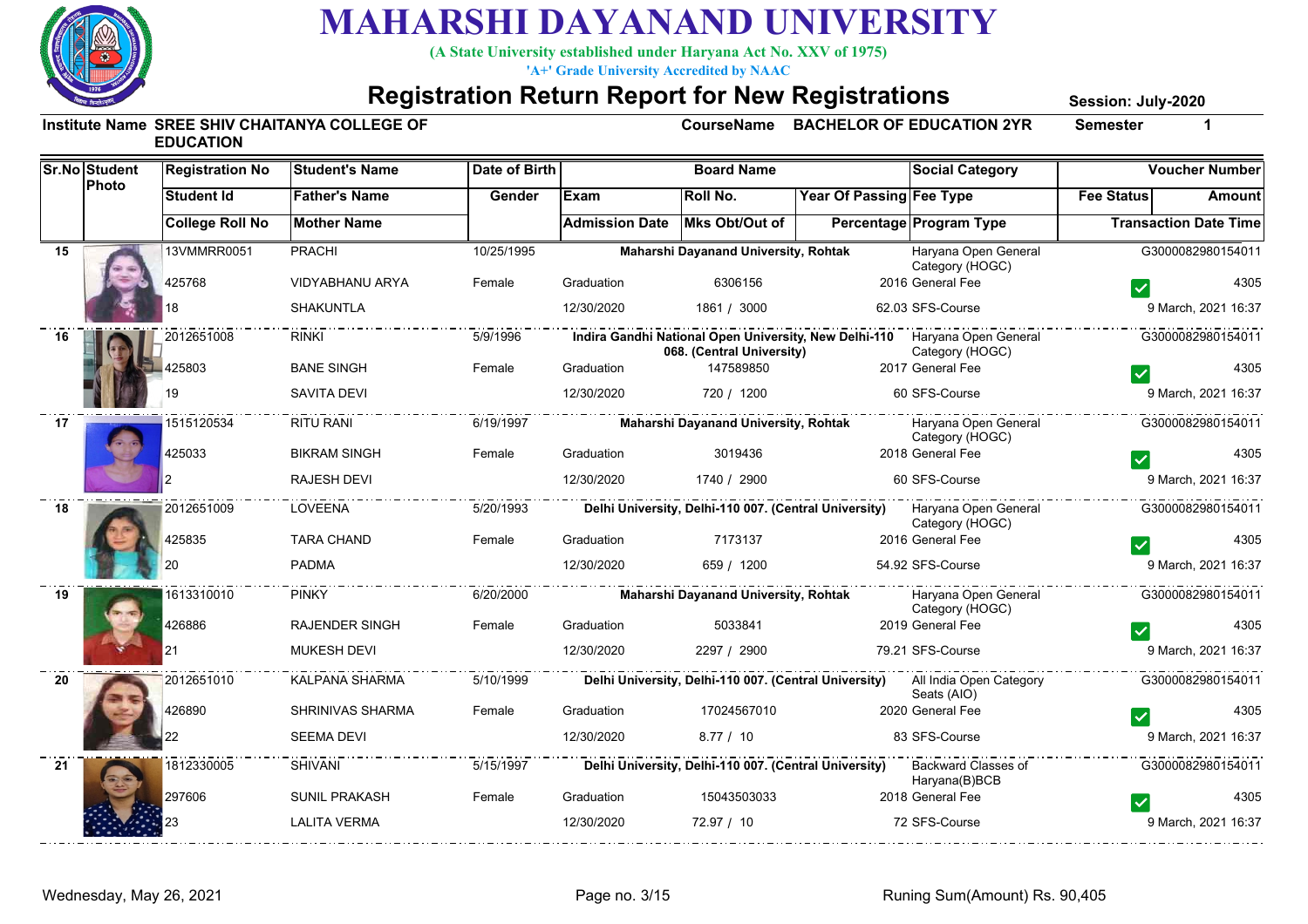

**(A State University established under Haryana Act No. XXV of 1975)**

**'A+' Grade University Accredited by NAAC**

#### **Registration Return Report for New Registrations**

**Session: July-2020**

|    | <b>Sr.No Student</b><br>Photo | <b>Registration No</b> | Student's Name              | Date of Birth |                               | <b>Board Name</b>                                     |                                 | <b>Social Category</b>                                                                        |                   | <b>Voucher Number</b>        |
|----|-------------------------------|------------------------|-----------------------------|---------------|-------------------------------|-------------------------------------------------------|---------------------------------|-----------------------------------------------------------------------------------------------|-------------------|------------------------------|
|    |                               | <b>Student Id</b>      | <b>Father's Name</b>        | Gender        | Exam                          | Roll No.                                              | <b>Year Of Passing Fee Type</b> |                                                                                               | <b>Fee Status</b> | Amount                       |
|    |                               | <b>College Roll No</b> | <b>Mother Name</b>          |               | Admission Date Mks Obt/Out of |                                                       |                                 | Percentage Program Type                                                                       |                   | <b>Transaction Date Time</b> |
| 22 |                               | 17D4151103             | <b>HARSH BALA</b>           | 7/4/1992      |                               | Delhi University, Delhi-110 007. (Central University) |                                 | Backward Classes of<br>Haryana(A)BCA                                                          |                   | G3000082980154011            |
|    |                               | 426898                 | ASHOK KUMAR MALHOTRA Female |               | Graduation                    | 7173138                                               |                                 | 2016 General Fee                                                                              |                   | 4305                         |
|    |                               |                        | <b>BHARTI</b>               |               | 12/30/2020                    | 600 / 1200                                            |                                 | 50 SFS-Course                                                                                 |                   | 9 March, 2021 16:37          |
| 23 |                               | 2012651011             |                             |               |                               |                                                       |                                 | Category (HOGC)                                                                               |                   | G3000082980154011            |
|    |                               | 426903                 | H K SEHGAL                  | Female        | Graduation                    | 1081641                                               |                                 | 2013 General Fee                                                                              |                   | 4305                         |
|    |                               | 25                     | RAJNI SEHGAL                |               | 12/30/2020                    | 1386 / 1900                                           |                                 | 72.94 SFS-Course                                                                              |                   | 9 March, 2021 16:37          |
| 24 |                               | 2012651012             | <b>NAINA</b>                | 4/22/1999     |                               |                                                       |                                 | Delhi University, Delhi-110 007. (Central University) Haryana Open General<br>Category (HOGC) |                   | G3000082980154011            |
|    |                               | 130040                 | <b>ANIL NARULA</b>          | Female        | Graduation                    | 17/55071                                              |                                 | 2020 General Fee                                                                              |                   | 4305                         |
|    |                               | 26                     | <b>ASHA</b>                 |               | 12/30/2020                    | 6.273 / 10                                            |                                 | 59.5935 SFS-Course                                                                            |                   | 9 March, 2021 16:37          |
| 25 |                               | 09DAVEK1003            | <b>CHITRA SAINI</b>         | 8/3/1991      |                               | Maharshi Dayanand University, Rohtak                  |                                 | Backward Classes of<br>Haryana(B)BCB                                                          |                   | G3000082980154011            |
|    |                               | 426908                 | SURESH KUMAR SAINI          | Female        | Graduation                    | 1130125544                                            |                                 | 2012 General Fee                                                                              |                   | 4305                         |
|    |                               |                        | <b>TARA SAINI</b>           |               | 12/30/2020                    | 5175 / 6550                                           |                                 | 79.01 SFS-Course                                                                              |                   | 9 March, 2021 16:37          |
| 26 |                               | 1512271004             | MINAKSHI YADAV              | 8/25/1998     |                               | Maharshi Dayanand University, Rohtak                  |                                 | Backward Classes of<br>Haryana(B)BCB                                                          |                   | G3000082980154011            |
|    |                               | 426913                 | <b>MAHENDER YADAV</b>       | Female        | Graduation                    | 3040573                                               |                                 | 2018 General Fee                                                                              |                   | 4305                         |
|    |                               |                        | SUBESH YADAV                |               | 12/30/2020                    | 1802 / 2900                                           |                                 | 62.14 SFS-Course                                                                              |                   | 9 March, 2021 16:37          |
| 27 |                               | 12KLPRW0374            | <b>SUDHA</b>                | 1/12/1994     |                               | Maharshi Dayanand University, Rohtak                  |                                 | Backward Classes of<br>Haryana(A)BCA                                                          |                   | G3000082980154011            |
|    |                               | 426915                 | <b>ANIL SHARMA</b>          | Female        | Graduation                    | 3359812                                               |                                 | 2015 General Fee                                                                              |                   | 4305                         |
|    |                               |                        | PUSHPA DEVI                 |               | 12/30/2020                    | 2371 / 3600                                           |                                 | 65.86 SFS-Course                                                                              |                   | 9 March, 2021 16:37          |
| 28 |                               | 1512261040             | RAKHI                       | 3/20/1998     |                               | Maharshi Dayanand University, Rohtak                  |                                 |                                                                                               |                   | G3000082980154011            |
|    |                               | 36798                  | <b>RAMNIWAS</b>             | Female        | Graduation                    | 3014839                                               |                                 | 2018 General Fee                                                                              |                   | 4305                         |
|    |                               |                        | <b>BIMLA DEVI</b>           |               | 12/30/2020                    | 2281 / 2900                                           |                                 | 78.65 SFS-Course                                                                              |                   | 9 March, 2021 16:37          |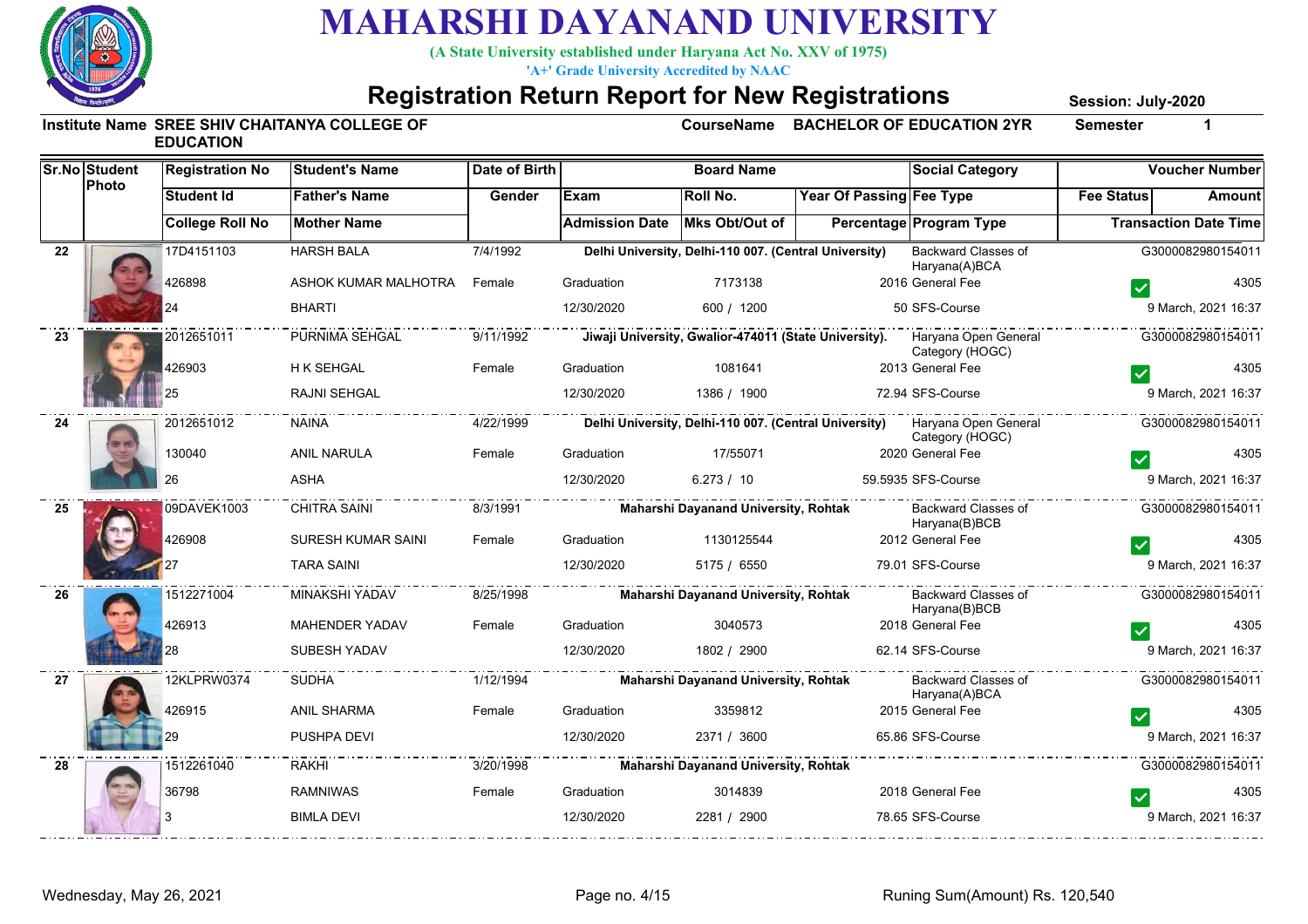

**(A State University established under Haryana Act No. XXV of 1975)**

**'A+' Grade University Accredited by NAAC**

#### **Registration Return Report for New Registrations**

**Session: July-2020**

|    | <b>Sr.No Student</b><br>Photo | <b>Registration No</b> | <b>Student's Name</b> | Date of Birth |                               | <b>Board Name</b>                                                |                                 | <b>Social Category</b>                                                                            |                   | <b>Voucher Number</b>        |
|----|-------------------------------|------------------------|-----------------------|---------------|-------------------------------|------------------------------------------------------------------|---------------------------------|---------------------------------------------------------------------------------------------------|-------------------|------------------------------|
|    |                               | <b>Student Id</b>      | <b>Father's Name</b>  | Gender        | <b>Exam</b>                   | Roll No.                                                         | <b>Year Of Passing Fee Type</b> |                                                                                                   | <b>Fee Status</b> | Amount                       |
|    |                               | <b>College Roll No</b> | <b>Mother Name</b>    |               | Admission Date Mks Obt/Out of |                                                                  |                                 | Percentage Program Type                                                                           |                   | <b>Transaction Date Time</b> |
| 29 |                               | 2012651013             | DIVYA YADAV           | 1/30/2001     |                               | Raj Rishi Bhartrihari Matsya University, Alwar                   |                                 | Haryana Open General<br>Category (HOGC)                                                           |                   | G3000082980154011            |
|    |                               | 426920                 | <b>SATISH KUMAR</b>   | Female        | Graduation                    | 360104                                                           |                                 | 2020 General Fee                                                                                  |                   | 4305                         |
|    |                               | 30                     | <b>BABLESH DEVI</b>   |               | 12/30/2020                    | 1355 / 1800                                                      |                                 | 75.28 SFS-Course                                                                                  |                   | 9 March, 2021 16:37          |
| 30 |                               | 12RDSRW0223            | DEEPA YADAV           | 3/20/1995     |                               | Maharshi Dayanand University, Rohtak                             |                                 |                                                                                                   |                   | G3000082980154011            |
|    |                               | 58823                  | <b>RATAN LAL</b>      | Female        | Graduation                    | 3360985                                                          |                                 | 2015 General Fee                                                                                  |                   | 4305                         |
|    |                               | 31                     | <b>MUNNI DEVI</b>     |               | 12/30/2020                    | 2171 / 3600                                                      |                                 | 60.31 SFS-Course                                                                                  |                   | 9 March, 2021 16:37          |
| 31 |                               | 1512261414             | PRIYANKA              | 1/5/1997      |                               | Maharshi Dayanand University, Rohtak                             |                                 | Backward Classes of<br>Haryana(B)BCB                                                              |                   | G3000082980154011            |
|    |                               | 39784                  | <b>KRISHAN YADAV</b>  | Female        | Graduation                    | 3014824                                                          |                                 | 2018 General Fee                                                                                  |                   | 4305                         |
|    |                               | 32                     | RAJ BALA              |               | 12/30/2020                    | 2301 / 3600                                                      |                                 | 63.91 SFS-Course                                                                                  | .                 | 9 March, 2021 16:37          |
| 32 |                               | 13DSGCG2443            | MANISHA               | 9/14/1993     |                               | <b>Maharshi Dayanand University, Rohtak</b>                      | -                               | Haryana Open General<br>Category (HOGC)                                                           |                   | G3000082980154011            |
|    |                               | 426996                 | <b>RAVINDER KUMAR</b> | Female        | Graduation                    | 8487829                                                          |                                 | 2016 General Fee                                                                                  |                   | 4305                         |
|    |                               | 33                     | <b>MANJU SHARMA</b>   |               | 12/30/2020                    | 1345 / 2200                                                      |                                 | 61.14 SFS-Course                                                                                  |                   | 9 March, 2021 16:37          |
| 33 |                               | 2012651014             | RISHAB VERMA          | 3/26/1998     |                               | Delhi University, Delhi-110 007. (Central University)            |                                 | Backward Classes of<br>Haryana(A)BCA                                                              |                   | G3000082980154011            |
|    |                               | 427003                 | RAJENDER PARKASH      | Male          | Graduation                    | 16019557018                                                      |                                 | 2019 General Fee                                                                                  |                   | 4305                         |
|    |                               |                        | PREM DEVI             |               | 12/30/2020                    | 7.2 / 10                                                         |                                 | 68 SFS-Course                                                                                     |                   | 9 March, 2021 16:37          |
| 34 |                               | 2012651015             | SONIKA VERMA          | 3/17/1995     |                               | University of Rajasthan, JLN Marg, Jaipur-302 004,<br>Rajasthan. |                                 | Backward Classes of<br>Haryana(A)BCA                                                              |                   | G3000082980154011            |
|    |                               | 427005                 | <b>ROHTASH KUMAR</b>  | Female        | Graduation                    | 234111                                                           |                                 | 2018 General Fee                                                                                  |                   | 4305                         |
|    |                               | 35                     | <b>USHA DEVI</b>      |               | 12/30/2020                    | 1014 / 1350                                                      |                                 | 75.11 SFS-Course                                                                                  |                   | 9 March, 2021 16:37          |
| 35 |                               | 2012651016             | <b>GURMEET KAUR</b>   | 10/5/1992     |                               | Himachal Pradesh. (Pri                                           |                                 | I.E.C. (India Education Centre) University, Baddi, Solan, Haryana Open General<br>Category (HOGC) |                   | G3000082980154011            |
|    |                               | 427012                 | <b>RAMESH KUMAR</b>   | Female        | Graduation                    | 2015088804                                                       |                                 | 2018 General Fee                                                                                  |                   | 4305                         |
|    |                               | 36                     | <b>KIRAN BALA</b>     |               | 12/30/2020                    | 7.38 / 10                                                        |                                 | 70 SFS-Course                                                                                     |                   | 9 March, 2021 16:37          |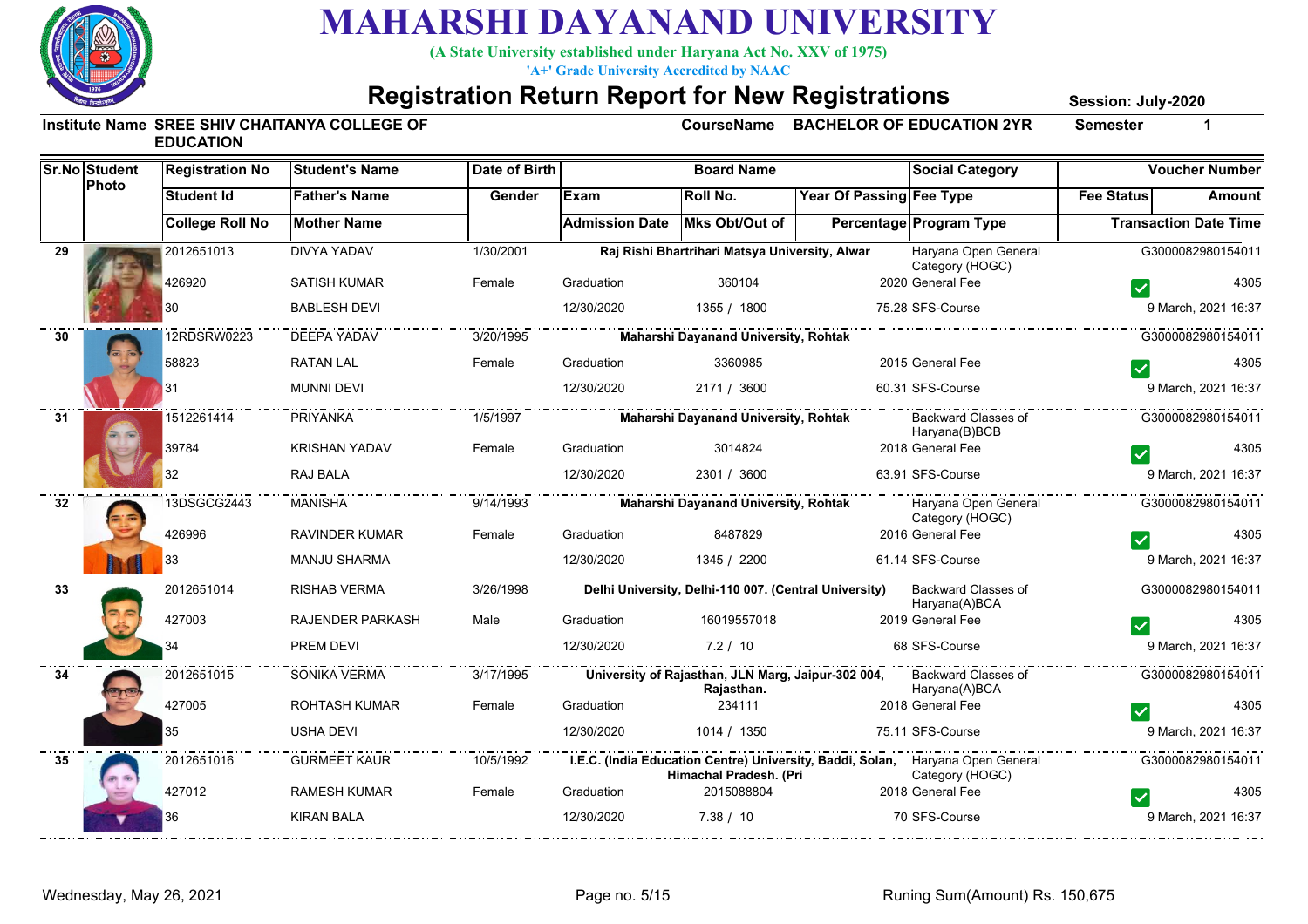

**(A State University established under Haryana Act No. XXV of 1975)**

**'A+' Grade University Accredited by NAAC**

#### **Registration Return Report for New Registrations**

**Session: July-2020**

|    | <b>Sr.No Student</b><br>Photo | <b>Registration No</b> | <b>Student's Name</b>   | Date of Birth |                       | <b>Board Name</b>                                     |                                                       | <b>Social Category</b>                  |                   | <b>Voucher Number</b>        |
|----|-------------------------------|------------------------|-------------------------|---------------|-----------------------|-------------------------------------------------------|-------------------------------------------------------|-----------------------------------------|-------------------|------------------------------|
|    |                               | <b>Student Id</b>      | <b>Father's Name</b>    | Gender        | Exam                  | <b>Roll No.</b>                                       | Year Of Passing Fee Type                              |                                         | <b>Fee Status</b> | Amount                       |
|    |                               | <b>College Roll No</b> | <b>Mother Name</b>      |               | <b>Admission Date</b> | Mks Obt/Out of                                        |                                                       | Percentage Program Type                 |                   | <b>Transaction Date Time</b> |
| 36 |                               | 2012651017             | <b>ANKITA GIRDHAR</b>   | 12/11/1995    |                       | Delhi University, Delhi-110 007. (Central University) |                                                       | Haryana Open General<br>Category (HOGC) |                   | G3000082980154011            |
|    |                               | 427015                 | OM GIRDHAR              | Female        | Graduation            | 4144343001                                            |                                                       | 2016 General Fee                        |                   | 4305                         |
|    |                               | 37                     | <b>MINAKSHI GIRDHAR</b> |               | 12/30/2020            | 2635 / 3550                                           |                                                       | 74.23 SFS-Course                        |                   | 9 March, 2021 16:37          |
| 37 |                               | 2012651018             | NEHA SHARMA             | 5/4/1998      |                       |                                                       | Delhi University, Delhi-110 007. (Central University) | All India Open Category<br>Seats (AIO)  |                   | G3000082980154011            |
|    |                               | 427021                 | <b>VINOD SHARMA</b>     | Female        | Graduation            | 15058516006                                           |                                                       | 2018 General Fee                        |                   | 4305                         |
|    |                               |                        | <b>BABITA SHARMA</b>    |               | 12/30/2020            | 2635 / 3550                                           |                                                       | 67 SFS-Course                           |                   | 9 March, 2021 16:37          |
| 38 |                               | 17J9230178             | ANURAG                  | 10/24/1999    |                       | <b>Maharshi Dayanand University, Rohtak</b>           |                                                       | Haryana Open General<br>Category (HOGC) |                   | G3000082980154011            |
|    |                               | 427026                 | <b>JASBIR SHARMA</b>    | Male          | Graduation            | 7619438                                               |                                                       | 2020 General Fee                        |                   | 4305                         |
|    |                               |                        | PUSHPA SHARMA           |               | 12/30/2020            | 2304 / 3900                                           |                                                       | 59.08 SFS-Course                        |                   | 9 March, 2021 16:37          |
| 39 |                               | 1512260240             | POOJA                   | 1/18/1997     |                       | <b>Maharshi Dayanand University, Rohtak</b>           |                                                       | Backward Classes of<br>Haryana(B)BCB    |                   | G3000082980154011            |
|    |                               | 425145                 | <b>VINAY PAL</b>        | Female        | Graduation            | 3039400                                               |                                                       | 2018 General Fee                        |                   | 4305                         |
|    |                               |                        | <b>MAINA DEVI</b>       |               | 12/30/2020            | 2037 / 2900                                           |                                                       | 70.24 SFS-Course                        |                   | 9 March, 2021 16:37          |
| 40 |                               | 2012651019             | AASHISH SHARMA          | 7/27/1997     |                       | Delhi University, Delhi-110 007. (Central University) |                                                       | Haryana Open General<br>Category (HOGC) |                   | G3000082980154011            |
|    |                               | 427028                 | <b>JASBIR SHARMA</b>    | Male          | Graduation            | 16071583067                                           |                                                       | 2020 General Fee                        |                   | 4305                         |
|    |                               | 40                     | PUSHPA SHARMA           |               | 12/30/2020            | 6.45 / 10                                             |                                                       | 64.5 SFS-Course                         |                   | 9 March, 2021 16:37          |
| 41 |                               | 17GU260866             | PRIYANKA                | 1/21/1999     |                       | <b>Maharshi Dayanand University, Rohtak</b>           |                                                       | Backward Classes of<br>Haryana(A)BCA    |                   | G3000082980154011            |
|    |                               | 427037                 | <b>PARKASH</b>          | Female        | Graduation            | 7641107                                               |                                                       | 2020 General Fee                        |                   | 4305                         |
|    |                               | 41                     | SANGEETA                |               | 1/19/2021             | 1756 / 2900                                           |                                                       | 60.55 SFS-Course                        |                   | 9 March, 2021 16:37          |
| 42 |                               | 2012651066             | <b>NEERAJ KUMAR</b>     | 7/30/1997     |                       | Delhi University, Delhi-110 007. (Central University) |                                                       | Backward Classes of<br>Haryana(B)BCB    |                   | G3000082980154011            |
|    |                               | 113646                 | <b>HARIOM</b>           | Male          | Graduation            | 16071563079                                           |                                                       | 2020 General Fee                        |                   | 4305                         |
|    |                               | 42                     | <b>SUMAN DEVI</b>       |               | 1/19/2021             | 5.44 / 10                                             |                                                       | 51 SFS-Course                           |                   | 9 March, 2021 16:37          |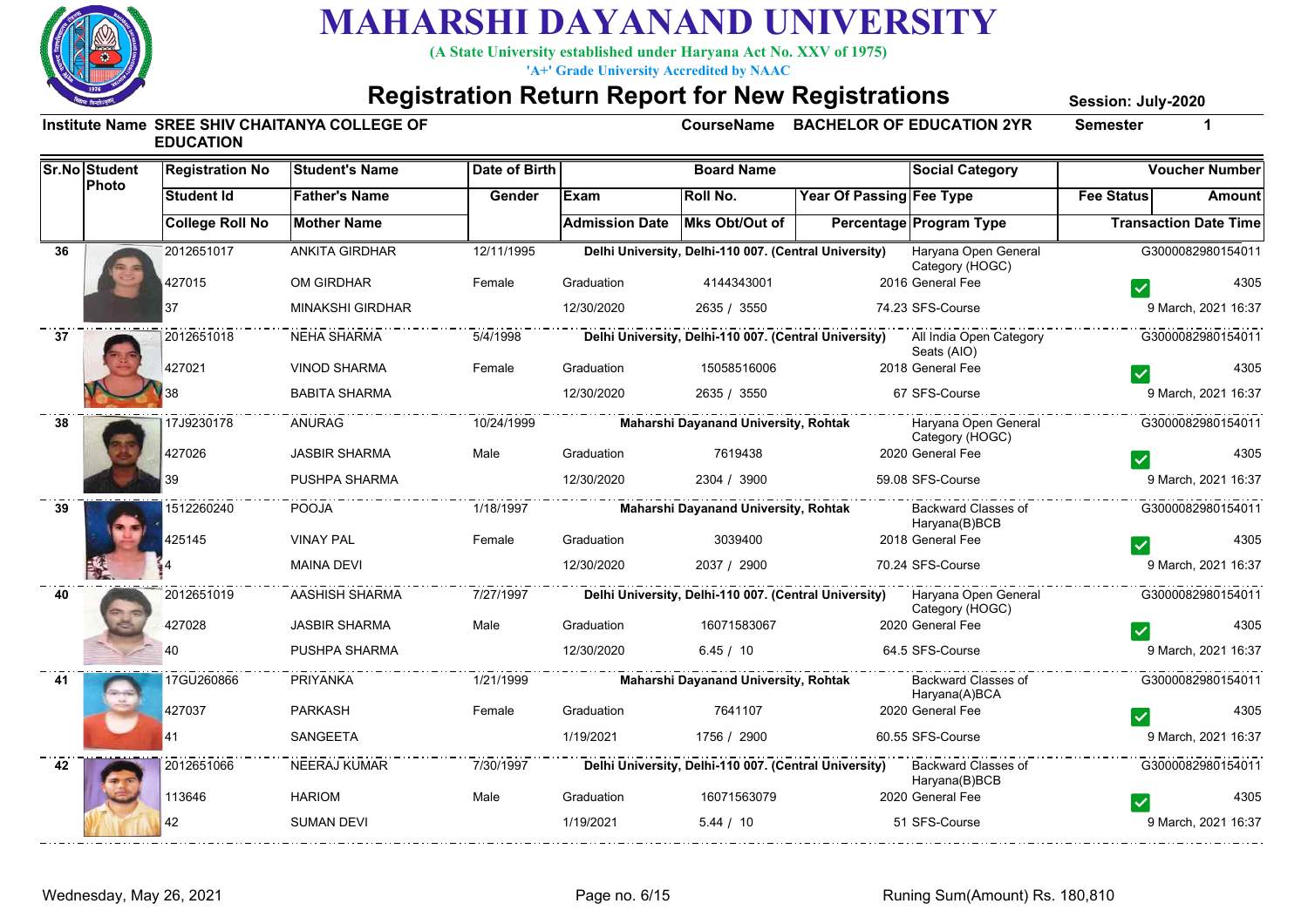

**(A State University established under Haryana Act No. XXV of 1975)**

**'A+' Grade University Accredited by NAAC**

#### **Registration Return Report for New Registrations**

**Session: July-2020**

|    | <b>Sr.No Student</b><br>Photo | <b>Registration No</b> | <b>Student's Name</b>       | Date of Birth |                       | <b>Board Name</b>                                     |                          | <b>Social Category</b>                                                                            |                              | <b>Voucher Number</b> |
|----|-------------------------------|------------------------|-----------------------------|---------------|-----------------------|-------------------------------------------------------|--------------------------|---------------------------------------------------------------------------------------------------|------------------------------|-----------------------|
|    |                               | <b>Student Id</b>      | <b>Father's Name</b>        | Gender        | <b>Exam</b>           | Roll No.                                              | Year Of Passing Fee Type |                                                                                                   | <b>Fee Status</b>            | Amount                |
|    |                               | <b>College Roll No</b> | <b>Mother Name</b>          |               | <b>Admission Date</b> | Mks Obt/Out of                                        |                          | <b>Percentage Program Type</b>                                                                    | <b>Transaction Date Time</b> |                       |
| 43 |                               | 1513310215             | <b>PRIYA</b>                | 11/29/1996    |                       | Maharshi Dayanand University, Rohtak                  |                          | Backward Classes of<br>Haryana(B)BCB                                                              |                              | G3000082980154011     |
|    |                               | 428018                 | <b>BHIM SINGH</b>           | Female        | Graduation            | 3041225                                               |                          | 2018 General Fee                                                                                  |                              | 4305                  |
|    |                               |                        | RAJ BALA                    |               | 1/19/2021             | 2263 / 2900                                           |                          | 78.03 SFS-Course                                                                                  |                              | 9 March, 2021 16:37   |
| 44 |                               | 2012651020             | <b>PREETI</b>               | 3/4/1984      |                       |                                                       |                          | Bundelkhand University, Jhansi-284 128.(State University) Haryana Open General<br>Category (HOGC) |                              | G3000082980154011     |
|    |                               | 428059                 | <b>SHYAM LAL</b>            | Female        | Graduation            | 04064201                                              |                          | 2006 General Fee                                                                                  |                              | 4305                  |
|    |                               |                        | <b>SARLA DEVI</b>           |               | 1/19/2021             | 1249 / 1800                                           |                          | 69.39 SFS-Course                                                                                  |                              | 9 March, 2021 16:37   |
| 45 |                               | 1612262470             | PARUL YADAV                 | 10/1/1997     |                       | Maharshi Dayanand University, Rohtak                  |                          | Haryana Open General<br>Category (HOGC)                                                           | .                            | G3000082980154011     |
|    |                               | 428099                 | <b>VIRENDER YADAV</b>       | Female        | Graduation            | 5012015                                               |                          | 2019 General Fee                                                                                  |                              | 4305                  |
|    |                               |                        | <b>SUNITA YADAV</b>         |               | 1/19/2021             | 2160 / 3600                                           |                          | 60 SFS-Course                                                                                     |                              | 9 March, 2021 16:37   |
| 46 |                               | 17GU260332             | <b>NEHA</b>                 | 2/27/2000     |                       | <b>Maharshi Dayanand University, Rohtak</b>           |                          | Haryana Open General<br>Category (HOGC)                                                           |                              | G3000082980154011     |
|    |                               | 122355                 | JITENDER BHARDWAJ           | Female        | Graduation            | 1322920002                                            |                          | 2020 General Fee                                                                                  |                              | 4305                  |
|    |                               |                        | NEELAM BHARDWAJ             |               | 1/19/2021             | 1986 / 2900                                           |                          | 68.48 SFS-Course                                                                                  |                              | 9 March, 2021 16:37   |
| 47 |                               | 2012651021             | <b>DIVYA</b>                | 9/11/1995     |                       |                                                       |                          | Delhi University, Delhi-110 007. (Central University) Haryana Open General<br>Category (HOGC)     |                              | G3000082980154011     |
|    |                               | 428140                 | <b>BRIJ PAL</b>             | Female        | Graduation            | 7151600                                               |                          | 2016 General Fee                                                                                  |                              | 4305                  |
|    |                               |                        | <b>SARMISTA</b>             |               | 1/19/2021             | 565 / 1200                                            |                          | 47.08 SFS-Course                                                                                  |                              | 9 March, 2021 16:37   |
| 48 |                               | 2012651022             | RITIKA PATHELA              | 3/12/1989     |                       |                                                       |                          | Delhi University, Delhi-110 007. (Central University) All India Open Category<br>Seats (AIO)      |                              | G3000082980154011     |
|    |                               | 428191                 | <b>MATISH KUMAR PATHELA</b> | Female        | Graduation            | 7251082                                               |                          | 2019 General Fee                                                                                  |                              | 4305                  |
|    |                               |                        | <b>SWEET PATHELA</b>        |               | 1/19/2021             | 769 / 1100                                            |                          | 69.91 SFS-Course                                                                                  |                              | 9 March, 2021 16:37   |
| 49 |                               | 2012651023             | <b>BHARTI SAINI</b>         | 6/3/1996      |                       | Delhi University, Delhi-110 007. (Central University) |                          | Backward Classes of<br>Haryana(B)BCB                                                              |                              | G3000082980154011     |
|    |                               | 428207                 | <b>RAM KISHOR SAINI</b>     | Female        | Graduation            | 17056556047                                           |                          | 2020 General Fee                                                                                  |                              | 4305                  |
|    |                               | 49                     | SHEELA DEVI                 |               | 1/19/2021             | 6.703 / 9.5                                           |                          | 63 SFS-Course                                                                                     |                              | 9 March, 2021 16:37   |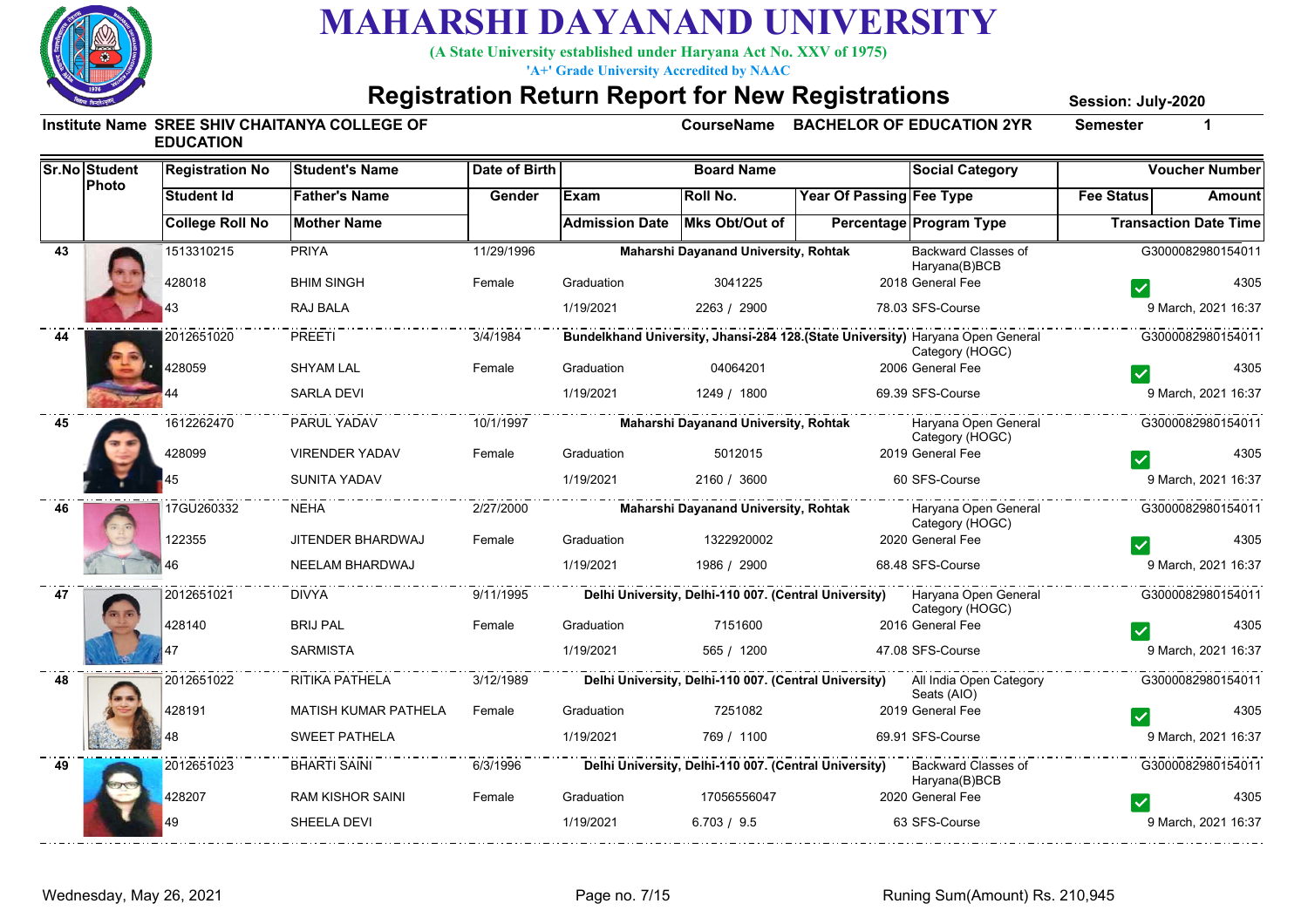

**(A State University established under Haryana Act No. XXV of 1975)**

**'A+' Grade University Accredited by NAAC**

#### **Registration Return Report for New Registrations**

**Session: July-2020**

|    | <b>Sr.No Student</b><br>Photo | <b>Registration No</b> | <b>Student's Name</b>                      | <b>Date of Birth</b>                    |                       | <b>Board Name</b>                           |                          | <b>Social Category</b>                                                                         | <b>Voucher Number</b>        |               |
|----|-------------------------------|------------------------|--------------------------------------------|-----------------------------------------|-----------------------|---------------------------------------------|--------------------------|------------------------------------------------------------------------------------------------|------------------------------|---------------|
|    |                               | <b>Student Id</b>      | <b>Father's Name</b>                       | Gender                                  | Exam                  | Roll No.                                    | Year Of Passing Fee Type |                                                                                                | <b>Fee Status</b>            | <b>Amount</b> |
|    |                               | <b>College Roll No</b> | <b>Mother Name</b>                         |                                         | <b>Admission Date</b> | Mks Obt/Out of                              |                          | <b>Percentage Program Type</b>                                                                 | <b>Transaction Date Time</b> |               |
| 50 |                               | 1415100273             | <b>KAJAL</b>                               | 9/18/1995                               |                       | <b>Maharshi Dayanand University, Rohtak</b> |                          | Haryana Open General<br>Category (HOGC)                                                        | G3000082980154011            |               |
|    |                               | 425160                 | PRADEEP KUMAR                              | Female                                  | Graduation            | 6080531                                     |                          | 2017 General Fee                                                                               |                              | 4305          |
|    |                               |                        | <b>MINAXI DEVI</b>                         |                                         | 12/30/2020            | 1584 / 2400                                 |                          | 66 SFS-Course                                                                                  | 9 March, 2021 16:37          |               |
| 51 |                               | 13IGCWR0669            |                                            | 8/15/1994                               |                       | Maharshi Dayanand University, Rohtak        |                          | Haryana(B)BCB                                                                                  | G3000082980154011            |               |
|    |                               | 428225                 | KARAN SINGH YADAV                          | Female                                  | Graduation            | 8440413                                     |                          | 2016 General Fee                                                                               |                              | 4305          |
|    |                               | 50                     | SAVITA DEVI                                |                                         | 1/19/2021             | 1897 / 2900                                 |                          | 65.41 SFS-Course                                                                               | 9 March, 2021 16:37          |               |
| 52 |                               | 2012651024             | SONU YADAV                                 | . _ _ _ _ _ _ _ _ _ _ _ _ _<br>8/1/1990 |                       | Maharshi Dayanand University, Rohtak        |                          | Backward Classes of<br>Haryana(B)BCB                                                           | G3000082980154011            |               |
|    |                               | 428252                 | <b>SURESH CHAND</b>                        | Female                                  | Graduation            | 156152                                      |                          | 2011 General Fee                                                                               |                              | 4305          |
|    |                               |                        | RAM RATI                                   |                                         | 1/19/2021             | 1253 / 1800                                 |                          | 69.61 SFS-Course                                                                               | 9 March, 2021 16:37          |               |
| 53 |                               | 2012651025             | <b>MAHAK</b>                               | 1/7/1989                                |                       | Maharshi Dayanand University, Rohtak        |                          | Backward Classes of<br>Haryana(B)BCB                                                           | G3000082980154011            |               |
|    |                               | 428269                 | <b>DHARAMBIR</b>                           | Female                                  | Graduation            | 485438                                      |                          | 2009 General Fee                                                                               |                              | 4305          |
|    |                               |                        | SHAKUNTLA DEVI                             |                                         | 1/19/2021             | 702 / 1200                                  |                          | 58.5 SFS-Course                                                                                | 9 March, 2021 16:37          |               |
| 54 |                               | 2012651026             | ABBU BHANDARI                              | 10/14/1993                              |                       |                                             |                          | Punjabi University, Patiala-147 002 (State University). All India Open Category<br>Seats (AIO) | G3000082980154011            |               |
|    |                               | 428492                 | MEGH RAJ BHANDARI                          | Female                                  | Graduation            | 30212000049                                 |                          | 2015 General Fee                                                                               |                              | 4305          |
|    |                               | 53                     | <b>TULASA BHANDARI</b>                     |                                         | 1/27/2021             | 1196 / 1800                                 |                          | 66.44 SFS-Course                                                                               | 9 March, 2021 16:37          |               |
| 55 |                               | 2012651027             | - - - - - - <del>.</del><br><b>ALAMGIR</b> | 12/10/1990                              |                       | Gautam Budh Nagar, Uttar Prade              |                          | Gautam Buddha University, Greater Noida, District- All India Open Category<br>Seats (AIO)      | G3000082980154011            |               |
|    |                               | 428499                 | <b>ALI AKBAR</b>                           | Male                                    | Graduation            | 0942131004                                  |                          | 2013 General Fee                                                                               |                              | 4305          |
|    |                               |                        | ABIDA NISHA                                |                                         | 1/27/2021             | 3451 / 5000                                 |                          | 69.02 SFS-Course                                                                               | 9 March, 2021 16:37          |               |
| 56 |                               | 2012651028             | SAIMA JAMAL                                | 4/11/1997                               |                       |                                             |                          | Delhi University, Delhi-110 007. (Central University) All India Open Category<br>Seats (AIO)   | G3000082980154011            |               |
|    |                               | 428510                 | <b>JAMAL AHMED</b>                         | Male                                    | Graduation            | 15021503148                                 |                          | 2018 General Fee                                                                               |                              | 4305          |
|    |                               | 55                     | SULTANA BEGUM                              |                                         | 1/27/2021             | 7.29 / 10                                   |                          | 69.23 SFS-Course                                                                               | 9 March, 2021 16:37          |               |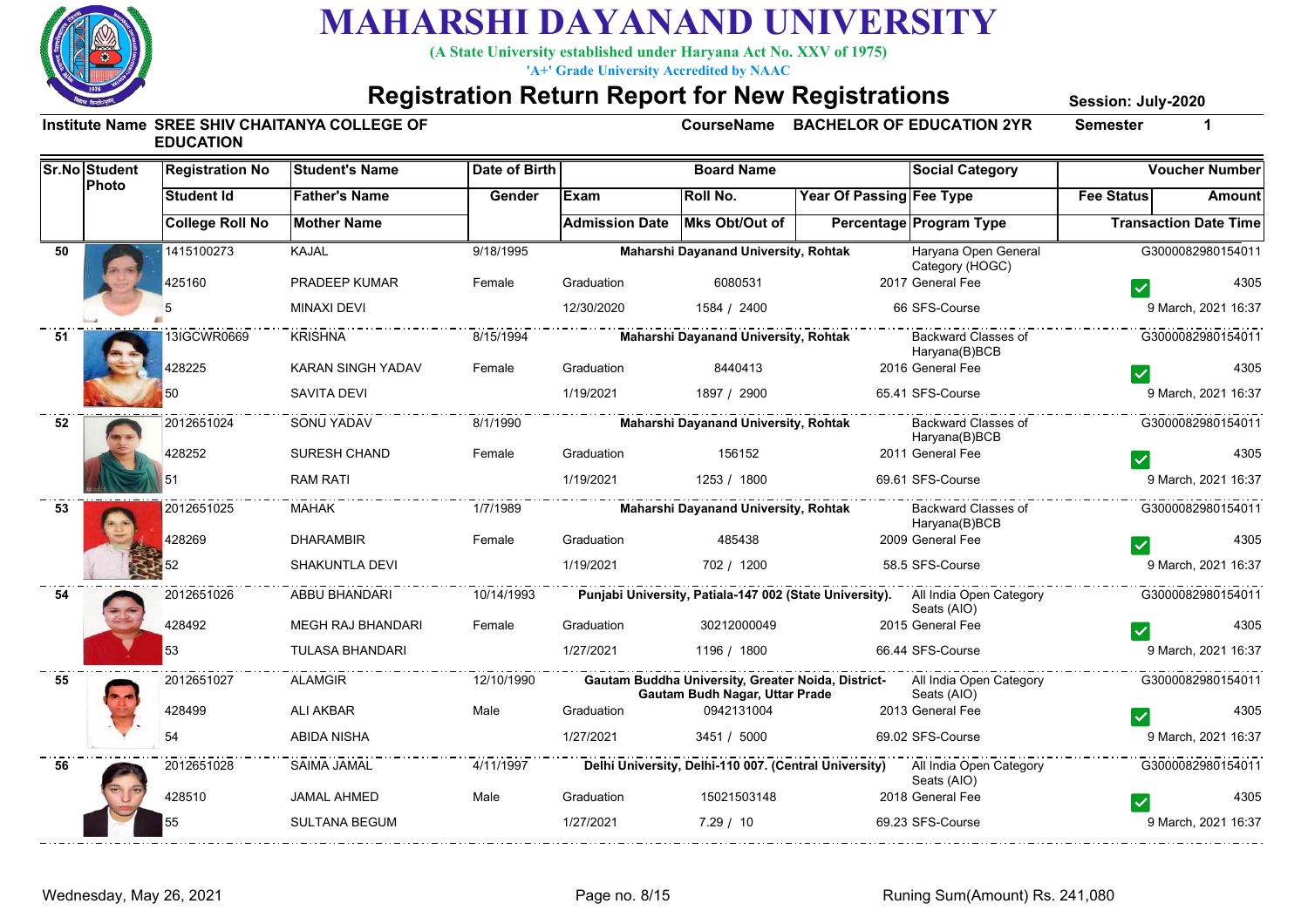

**(A State University established under Haryana Act No. XXV of 1975)**

**'A+' Grade University Accredited by NAAC**

#### **Registration Return Report for New Registrations**

**Session: July-2020**

|    | <b>Sr.No Student</b> | <b>Registration No</b> | <b>Student's Name</b>   | Date of Birth |                       | <b>Board Name</b>                              |                          | <b>Social Category</b>                                                                           | <b>Voucher Number</b>           |        |
|----|----------------------|------------------------|-------------------------|---------------|-----------------------|------------------------------------------------|--------------------------|--------------------------------------------------------------------------------------------------|---------------------------------|--------|
|    | Photo                | <b>Student Id</b>      | <b>Father's Name</b>    | Gender        | Exam                  | <b>Roll No.</b>                                | Year Of Passing Fee Type |                                                                                                  | <b>Fee Status</b>               | Amount |
|    |                      | <b>College Roll No</b> | <b>Mother Name</b>      |               | <b>Admission Date</b> | Mks Obt/Out of                                 |                          | <b>Percentage Program Type</b>                                                                   | <b>Transaction Date Time</b>    |        |
| 57 |                      | 2012651029             | <b>NIKITA PATIL</b>     | 3/24/1998     |                       |                                                |                          | Utkal University, Bhubaneswar-751 004 (State University). All India Open Category<br>Seats (AIO) | G3000082980154011               |        |
|    |                      | 428524                 | DURGADUTTA KANUNGO      | Female        | Graduation            | 123C09007                                      |                          | 2012 General Fee                                                                                 |                                 | 4305   |
|    |                      |                        | MADHUCHHANDA MOHANTY    |               | 1/27/2021             | 692 / 1400                                     |                          | 49.43 SFS-Course                                                                                 | 9 March, 2021 16:37             |        |
| 58 |                      | 2012651030             | <b>GEETANJALI</b>       | 4/26/1992     |                       |                                                |                          | Delhi University, Delhi-110 007. (Central University) All India Open Category<br>Seats (AIO)     | G3000082980154011               |        |
|    |                      | 428527                 | <b>GHANSHYAM SHARMA</b> | Female        | Graduation            | 4970559                                        |                          | 2015 General Fee                                                                                 |                                 | 4305   |
|    |                      |                        | RANJANA SHARMA          |               | 1/27/2021             | 911 / 1700                                     |                          | 53.59 SFS-Course                                                                                 | 9 March, 2021 16:37             |        |
| 59 |                      | 2012651031             | VANDANA KUMARI          | 8/15/2000     |                       | Raj Rishi Bhartrihari Matsya University, Alwar |                          | Haryana Open General<br>Category (HOGC)                                                          | .<br>G3000082980154011          |        |
|    |                      | 428534                 | <b>NAVAL KISHOR</b>     | Female        | Graduation            | 357574                                         |                          | 2020 General Fee                                                                                 |                                 | 4305   |
|    |                      | 58                     | <b>ISHWANTI DEVI</b>    |               | 1/27/2021             | 1065 / 1800                                    |                          | 59.17 SFS-Course                                                                                 | 9 March, 2021 16:37             |        |
| 60 |                      | 2012651032             | HARSHITA SHARMA         | $-10/31/1999$ |                       |                                                |                          | Delhi University, Delhi-110 007. (Central University) All India Open Category<br>Seats (AIO)     | G3000082980154011               |        |
|    |                      | 428542                 | AJAY KUMAR SHARMA       | Female        | Graduation            | 17043501163                                    |                          | 2020 General Fee                                                                                 |                                 | 4305   |
|    |                      | 59                     | <b>SUMAN DEVI</b>       |               | 1/27/2021             | 6.742 / 10                                     |                          | 67.42 SFS-Course                                                                                 | 9 March, 2021 16:37             |        |
| 61 |                      | 2012651033             | <b>MONIKA SAXENA</b>    | 3/30/1982     |                       |                                                |                          | Delhi University, Delhi-110 007. (Central University) All India Open Category<br>Seats (AIO)     | G3000082980154011               |        |
|    |                      | 428549                 | UMESH CHANDER           | Female        | Graduation            | 3085018                                        |                          | 2003 General Fee                                                                                 |                                 | 4305   |
|    |                      |                        | <b>MEERA SAXENA</b>     |               | 1/27/2021             | 678 / 1350                                     |                          | 50.22 SFS-Course                                                                                 | 9 March, 2021 16:37             |        |
| 62 |                      | 2012651034             | PREETI                  | 4/24/1997     |                       |                                                |                          | Delhi University, Delhi-110 007. (Central University) All India Open Category<br>Seats (AIO)     | . <b>.</b><br>G3000082980154011 |        |
|    |                      | 428554                 | <b>MADAN SINGH</b>      | Female        | Graduation            | 15058516029                                    |                          | 2018 General Fee                                                                                 |                                 | 4305   |
|    |                      |                        | <b>PARWATI</b>          |               | 1/27/2021             | 7.02 / 10                                      |                          | 66 SFS-Course                                                                                    | 9 March, 2021 16:37             |        |
| 63 |                      | 2012651035             | PRIYA MISHRA            | 12/16/1992    |                       |                                                |                          | Delhi University, Delhi-110 007. (Central University) All India Open Category<br>Seats (AIO)     | G3000082980154011               |        |
|    |                      | 428561                 | C N MISHRA              | Female        | Graduation            | 6028819                                        |                          | 2012 General Fee                                                                                 |                                 | 4305   |
|    |                      | 62                     | R MISHRA                |               | 1/27/2021             | 540 / 1100                                     |                          | 49.09 SFS-Course                                                                                 | 9 March, 2021 16:37             |        |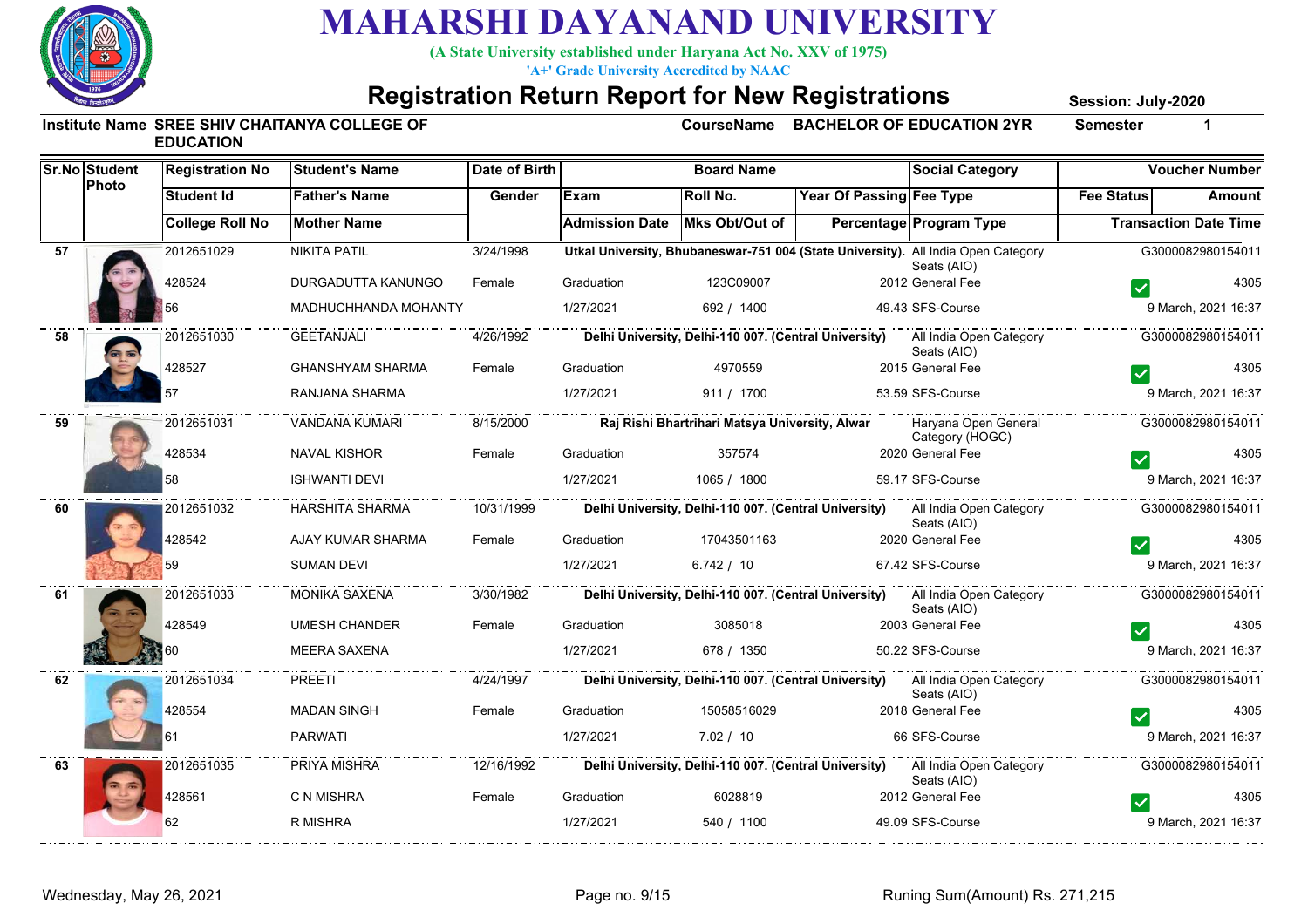

**(A State University established under Haryana Act No. XXV of 1975)**

**'A+' Grade University Accredited by NAAC**

#### **Registration Return Report for New Registrations**

**Session: July-2020**

|    | Sr.No Student<br>Photo | <b>Registration No</b> | <b>Student's Name</b>   | Date of Birth |                       | <b>Board Name</b>                                                   |                          | <b>Social Category</b>                                                                        | <b>Voucher Number</b>        |        |
|----|------------------------|------------------------|-------------------------|---------------|-----------------------|---------------------------------------------------------------------|--------------------------|-----------------------------------------------------------------------------------------------|------------------------------|--------|
|    |                        | <b>Student Id</b>      | <b>Father's Name</b>    | Gender        | <b>IExam</b>          | Roll No.                                                            | Year Of Passing Fee Type |                                                                                               | <b>Fee Status</b>            | Amount |
|    |                        | <b>College Roll No</b> | <b>Mother Name</b>      |               | <b>Admission Date</b> | Mks Obt/Out of                                                      |                          | Percentage Program Type                                                                       | <b>Transaction Date Time</b> |        |
| 64 |                        | 2012651036             | SHIWANI BHARDWAJ        | 2/28/1992     |                       | 036 (State University)                                              |                          | Rajiv Gandhi Prodoyogiki Vishwavidyalaya, Bhopal-462 All India Open Category<br>Seats (AIO)   | G3000082980154011            |        |
|    |                        | 428566                 | PHUL BABU JHA           | Female        | Graduation            | 0530EC111023                                                        |                          | 2015 General Fee                                                                              |                              | 4305   |
|    |                        |                        | KALPNA JHA              |               | 1/27/2021             | 7.15 / 10                                                           |                          | 71 SFS-Course                                                                                 | 9 March, 2021 16:37          |        |
| 65 |                        | 2012651037             | <b>MINU MALA PRASAD</b> | 2/6/1971      |                       |                                                                     |                          | Ranchi University, Ranchi-834 001 (State University) All India Open Category<br>Seats (AIO)   | G3000082980154011            |        |
|    |                        | 428574                 | SHYAM NARAYAN PRASAD    | Female        | Graduation            | 232H                                                                |                          | 1992 General Fee                                                                              |                              | 4305   |
|    |                        |                        | <b>MOTI MALA PRASAD</b> |               | 1/27/2021             | 433 / 800                                                           |                          | 54.13 SFS-Course                                                                              | 9 March, 2021 16:37          |        |
| 66 |                        | 2012651038             | YOGESH KUMAR            | 6/2/1989      |                       | Delhi-Hridwar By Pass Road                                          |                          | Swami Vivekanand Subharti University, Subharti Puram, All India Open Category<br>Seats (AIO)  | G3000082980154011            |        |
|    |                        | 428584                 | <b>PREM PRAKASH</b>     | Male          | Graduation            | 210340915                                                           |                          | 2020 General Fee                                                                              |                              | 4305   |
|    |                        | 65                     | <b>KUSUM DEVI</b>       |               | 1/27/2021             | 1612 / 2400                                                         |                          | 67.17 SFS-Course                                                                              | 9 March, 2021 16:37          |        |
| 67 |                        | 2012651039             | KOMAL YADAV             | 9/13/1999     |                       |                                                                     |                          | Delhi University, Delhi-110 007. (Central University) All India Open Category<br>Seats (AIO)  | G3000082980154011            |        |
|    |                        | 428678                 | <b>VIJAY YADAV</b>      | Female        | Graduation            | 17043501117                                                         |                          | 2020 General Fee                                                                              |                              | 4305   |
|    |                        | 66                     | NISHA YADAV             |               | 1/27/2021             | 6.45 / 10                                                           |                          | 60 SFS-Course                                                                                 | 9 March, 2021 16:37          |        |
| 68 |                        | 2012651040             | PARICHAY                | 7/4/1980      |                       |                                                                     |                          | M.J.P. ROHILKHAND UNIVERSITY, Bareilly, 243006, (U.P.) All India Open Category<br>Seats (AIO) | G3000082980154011            |        |
|    |                        | 428684                 | J P SAXENA              | Female        | Graduation            | 610611                                                              |                          | 2002 General Fee                                                                              |                              | 4305   |
|    |                        |                        | SANDHYA SAXENA          |               | 1/27/2021             | 902 / 1350                                                          |                          | 66.81 SFS-Course                                                                              | 9 March, 2021 16:37          |        |
| 69 |                        | 2012651041             | KM SHIVANGEE YADAV      | 7/6/1999      |                       | University of Allahabad, Allahabad-211 002 (Central<br>University). |                          | All India Open Category<br>Seats (AIO)                                                        | .<br>G3000082980154011       |        |
|    |                        | 428689                 | RAJKUMAR YADAV          | Female        | Graduation            | 507059                                                              |                          | 2019 General Fee                                                                              |                              | 4305   |
|    |                        |                        | <b>REKHA YADAV</b>      |               | 1/27/2021             | 841 / 1350                                                          |                          | 62.3 SFS-Course                                                                               | 9 March, 2021 16:37          |        |
| 70 |                        | 2012651042             | SUSHIL KUMAR SOLANKI    | 8/5/1995      |                       |                                                                     |                          | Delhi University, Delhi-110 007. (Central University) All India Open Category<br>Seats (AIO)  | G3000082980154011            |        |
|    |                        | 428691                 | SURESH KUMAR SOLANKI    | Male          | Graduation            | 12068256031                                                         |                          | 2015 General Fee                                                                              |                              | 4305   |
|    |                        | 69                     | <b>RAJESH SOLANKI</b>   |               | 1/27/2021             | 2570 / 3500                                                         |                          | 73.43 SFS-Course                                                                              | 9 March, 2021 16:37          |        |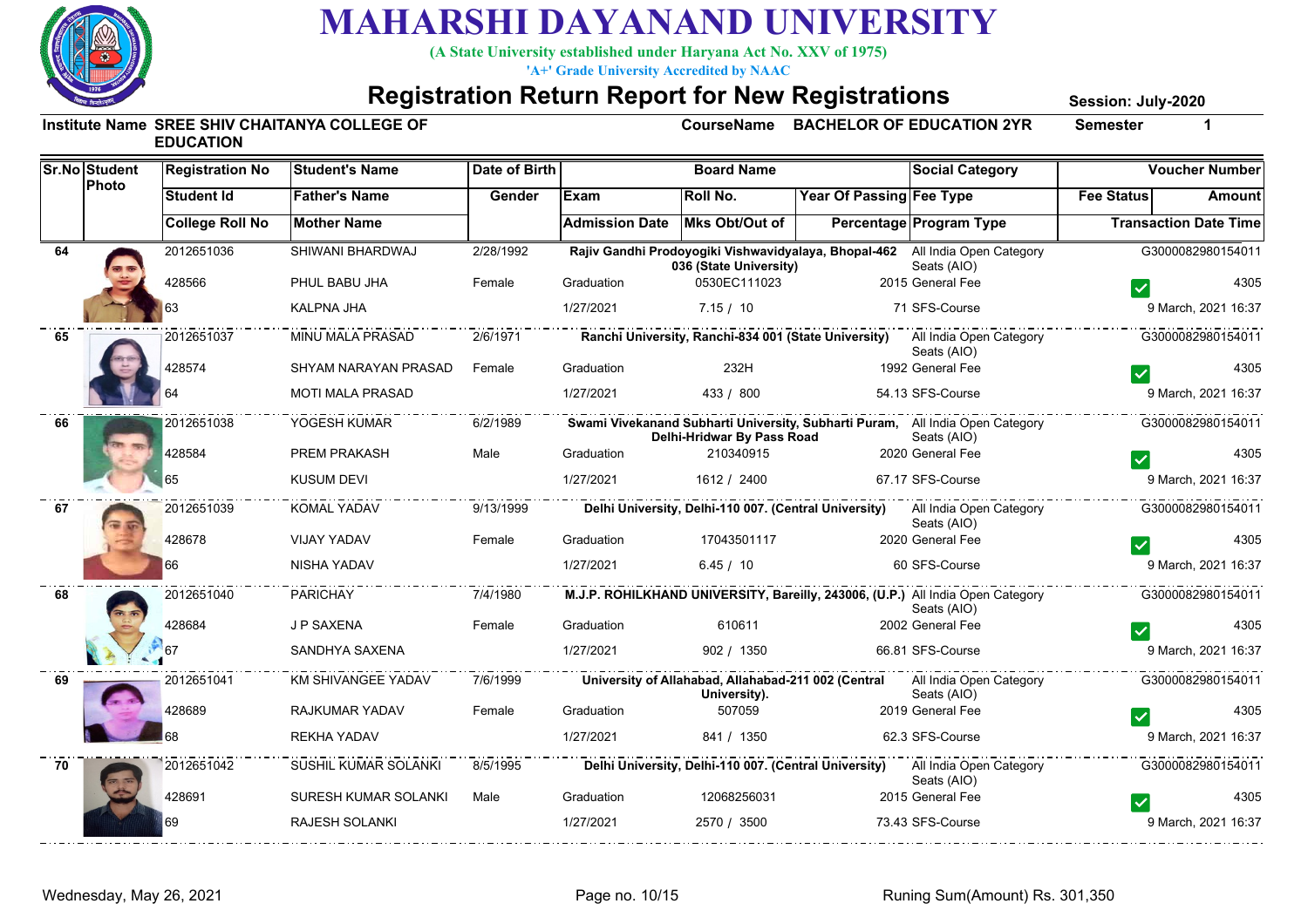

**(A State University established under Haryana Act No. XXV of 1975)**

**'A+' Grade University Accredited by NAAC**

#### **Registration Return Report for New Registrations**

**Session: July-2020**

|    | <b>Sr.No Student</b><br>Photo | <b>Registration No</b> | <b>Student's Name</b>                   | Date of Birth |                       | <b>Board Name</b>                                                 |                          | <b>Social Category</b>                                                                          |                   | <b>Voucher Number</b>        |
|----|-------------------------------|------------------------|-----------------------------------------|---------------|-----------------------|-------------------------------------------------------------------|--------------------------|-------------------------------------------------------------------------------------------------|-------------------|------------------------------|
|    |                               | <b>Student Id</b>      | <b>Father's Name</b>                    | Gender        | Exam                  | Roll No.                                                          | Year Of Passing Fee Type |                                                                                                 | <b>Fee Status</b> | Amount                       |
|    |                               | <b>College Roll No</b> | <b>Mother Name</b>                      |               | <b>Admission Date</b> | Mks Obt/Out of                                                    |                          | <b>Percentage Program Type</b>                                                                  |                   | <b>Transaction Date Time</b> |
| 71 |                               | 2012651043             | AASTHA GUPTA                            | 2/11/1980     |                       | Delhi University, Delhi-110 007. (Central University)             |                          | All India Open Category<br>Seats (AIO)                                                          |                   | G3000082980154011            |
|    |                               | 428694                 | <b>VIRENDRA KUMAR</b><br><b>AGARWAL</b> | Female        | Graduation            | 40386                                                             |                          | 2000 General Fee                                                                                |                   | 4305                         |
|    |                               |                        | SANGEETA AGARWAL                        |               | 1/27/2021             | 403 / 800                                                         |                          | 50.38 SFS-Course                                                                                |                   | 9 March, 2021 16:37          |
| 72 |                               | 2012651044             | AKANSHA KHEMKA                          | 12/11/1984    |                       | (Deemed University)                                               |                          | Birla Institute of Technology & Science, Pilani-333 031. All India Open Category<br>Seats (AIO) |                   | G3000082980154011            |
|    |                               | 430085                 | P KHEMKA                                | Female        | Graduation            | 1065/03                                                           |                          | 2006 General Fee                                                                                |                   | 4305                         |
|    |                               |                        | <b>SEEMA KHEMKA</b>                     |               | 1/27/2021             | 8.71 / 10                                                         |                          | 84 SFS-Course                                                                                   |                   | 9 March, 2021 16:37          |
| 73 |                               | 2012651045             | <b>HRITIK DAYMA</b>                     | 8/29/1995     |                       |                                                                   |                          | Delhi University, Delhi-110 007. (Central University) All India Open Category<br>Seats (AIO)    |                   | G3000082980154011            |
|    |                               | 430132                 | <b>VINOD KUMAR DAYMA</b>                | Male          | Graduation            | 15019582144                                                       |                          | 2018 General Fee                                                                                |                   | 4305                         |
|    |                               | 72.                    | <b>SUMITRA DAYMA</b>                    |               | 1/27/2021             | 6.92 / 10                                                         |                          | 65 SFS-Course                                                                                   |                   | 9 March, 2021 16:37          |
| 74 |                               | 2012651046             | BABITA TYAGI                            | 4/23/1967     |                       | (State University).                                               |                          | Choudhary Charan Singh University, Meerut-250 005 All India Open Category<br>Seats (AIO)        |                   | G3000082980154011            |
|    |                               | 430149                 | DHARAM PAL TYAGI                        | Female        | Graduation            | 774019                                                            |                          | 1986 General Fee                                                                                |                   | 4305                         |
|    |                               |                        | SHARMISTHA TYAGI                        |               | 1/27/2021             | 624 / 900                                                         |                          | 65.68 SFS-Course                                                                                |                   | 9 March, 2021 16:37          |
| 75 |                               | 2012651047             | ANNPURNA YADAV                          | 5/26/1995     |                       |                                                                   |                          | Delhi University, Delhi-110 007. (Central University) All India Open Category<br>Seats (AIO)    |                   | G3000082980154011            |
|    |                               | 430195                 | RAMESH CHANDER YADAV                    | Female        | Graduation            | 4175450007                                                        |                          | 2016 General Fee                                                                                |                   | 4305                         |
|    |                               | 74                     | RAJESH YADAV                            |               | 1/27/2021             | 1223 / 2600                                                       |                          | 47.04 SFS-Course                                                                                |                   | 9 March, 2021 16:37          |
| 76 |                               | 2012651048             | RUHI KHANAM                             | 7/16/1999     |                       |                                                                   |                          | Delhi University, Delhi-110 007. (Central University) All India Open Category<br>Seats (AIO)    |                   | G3000082980154011            |
|    |                               | 430217                 | QADIR AHMED KHAN                        | Female        | Graduation            | 170077503007                                                      |                          | 2020 General Fee                                                                                |                   | 4305                         |
|    |                               |                        | <b>NIKHAT BEGUM</b>                     |               | 1/27/2021             | 7.31 / 10                                                         |                          | 69 SFS-Course                                                                                   |                   | 9 March, 2021 16:37          |
| 77 |                               | 2012651049             | AASHI SINGH                             | 7/15/1989     |                       | Dr. B.R. Ambedkar University, Agra-282 004 (State<br>University). |                          | Haryana Open General<br>Category (HOGC)                                                         |                   | G3000082980154011            |
|    |                               | 430226                 | SURENDRA SINGH                          | Female        | Graduation            | 10001030005                                                       |                          | 2009 General Fee                                                                                |                   | 4305                         |
|    |                               | 76                     | <b>USHA SINGH</b>                       |               | 1/27/2021             | 645 / 1200                                                        |                          | 53.75 SFS-Course                                                                                |                   | 9 March, 2021 16:37          |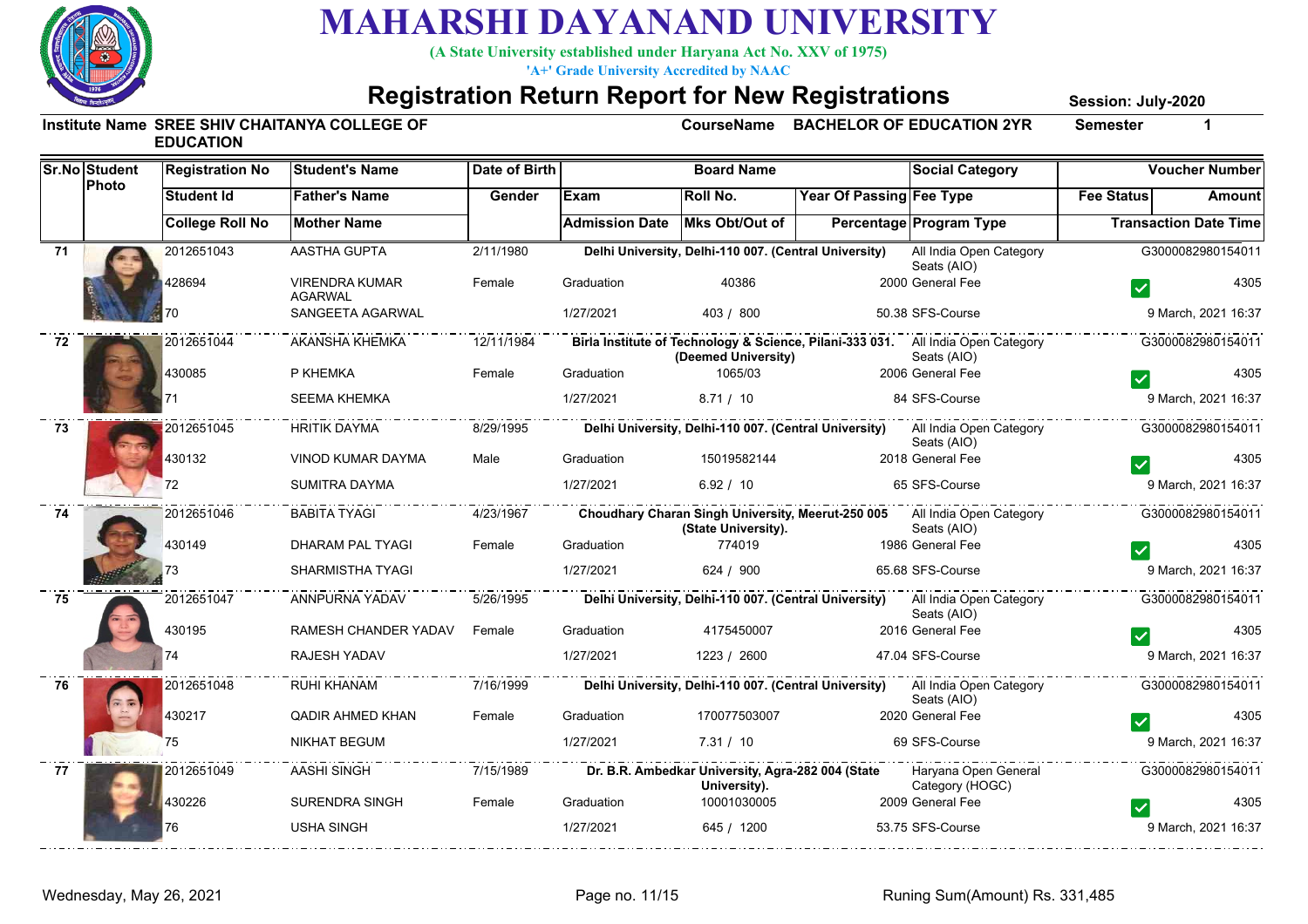

**(A State University established under Haryana Act No. XXV of 1975)**

**'A+' Grade University Accredited by NAAC**

#### **Registration Return Report for New Registrations**

**Session: July-2020**

|    | <b>Sr.No Student</b> | <b>Registration No</b> | <b>Student's Name</b>  | Date of Birth |                       | <b>Board Name</b>                                                                   |                          | <b>Social Category</b>                                                                             |                   | <b>Voucher Number</b>        |
|----|----------------------|------------------------|------------------------|---------------|-----------------------|-------------------------------------------------------------------------------------|--------------------------|----------------------------------------------------------------------------------------------------|-------------------|------------------------------|
|    | Photo                | <b>Student Id</b>      | <b>Father's Name</b>   | Gender        | Exam                  | Roll No.                                                                            | Year Of Passing Fee Type |                                                                                                    | <b>Fee Status</b> | <b>Amount</b>                |
|    |                      | <b>College Roll No</b> | <b>Mother Name</b>     |               | <b>Admission Date</b> | Mks Obt/Out of                                                                      |                          | Percentage Program Type                                                                            |                   | <b>Transaction Date Time</b> |
| 78 |                      | 2012651050             | <b>NEHA KUMARI</b>     | 4/10/1993     |                       | Delhi University, Delhi-110 007. (Central University)                               |                          | All India Open Category<br>Seats (AIO)                                                             |                   | G3000082980154011            |
|    |                      | 430239                 | <b>RAJESH KUMAR</b>    | Female        | Graduation            | 12048211112                                                                         |                          | 2015 General Fee                                                                                   |                   | 4305                         |
|    |                      |                        | <b>SUNITA</b>          |               | 1/27/2021             | 1317 / 2200                                                                         |                          | 59.86 SFS-Course                                                                                   |                   | 9 March, 2021 16:37          |
| 79 |                      | 2012651051             | SHASHI BALA            | 6/23/1977     |                       |                                                                                     |                          | Delhi University, Delhi-110 007. (Central University) Haryana Open General<br>Category (HOGC)      |                   | G3000082980154011            |
|    |                      | 430256                 | <b>CHAIN SINGH</b>     | Female        | Graduation            | 322456                                                                              |                          | 2001 General Fee                                                                                   |                   | 4305                         |
|    |                      |                        | CHANDERMA DEVI         |               | 1/27/2021             | 330 / 800                                                                           |                          | 41.25 SFS-Course                                                                                   |                   | 9 March, 2021 16:37          |
| 80 |                      | 2012651052             | PRIYA KUMARI           | 12/9/1995     |                       | Babasaheb Bhimrao Ambedkar Bihar University,<br>Muzaffarpur-842 001 (State Universi |                          | Haryana Open General<br>Category (HOGC)                                                            |                   | G3000082980154011            |
|    |                      | 430267                 | AWADH KISHOR PRASAD    | Female        | Graduation            | 45591                                                                               |                          | 2016 General Fee                                                                                   |                   | 4305                         |
|    |                      |                        | <b>SUNITA DEVI</b>     |               | 1/27/2021             | 521 / 800                                                                           |                          | 65.13 SFS-Course                                                                                   |                   | 9 March, 2021 16:37          |
| 81 |                      | 2012651053             | <b>RAKSHAKG</b>        | 4/21/1983     |                       | Mangalore University, Mangalore-574 199 (State<br>University).                      |                          | Haryana Open General<br>Category (HOGC)                                                            |                   | G3000082980154011            |
|    |                      | 430277                 | <b>GURAPPA KN</b>      | Female        | Graduation            | 0145110                                                                             |                          | 2004 General Fee                                                                                   |                   | 4305                         |
|    |                      |                        | <b>HEMALATHA</b>       |               | 1/27/2021             | 1766 / 3200                                                                         |                          | 55.18 SFS-Course                                                                                   |                   | 9 March, 2021 16:37          |
| 82 |                      | 1510200954             | JYOTI                  | 7/22/1998     |                       | Maharshi Dayanand University, Rohtak                                                |                          | Haryana Open General<br>Category (HOGC)                                                            |                   | G3000082980154011            |
|    |                      | 130334                 | <b>RAMDHARI</b>        | Female        | Graduation            | 3603722                                                                             |                          | 2018 General Fee                                                                                   |                   | 4305                         |
|    |                      | 81                     | <b>SUSHILA</b>         |               | 1/27/2021             | 1682 / 2400                                                                         |                          | 67.58 SFS-Course                                                                                   |                   | 9 March, 2021 16:37          |
| 83 |                      | 2012651054             | <b>CHARVI AGGARWAL</b> | 3/2/1998      |                       |                                                                                     |                          | Bundelkhand University, Jhansi-284 128. (State University) Haryana Open General<br>Category (HOGC) | . <b>.</b>        | G3000082980154011            |
|    |                      | 430344                 | SANDEEP AGGARWAL       | Female        | Graduation            | 2030413302                                                                          |                          | 2019 General Fee                                                                                   |                   | 4305                         |
|    |                      | 82                     | <b>INDU AGGARWAL</b>   |               | 1/27/2021             | 784 / 1000                                                                          |                          | 78.4 SFS-Course                                                                                    |                   | 9 March, 2021 16:37          |
| 84 |                      | 1515120546             | PREETI                 | 1/28/1997     |                       | Maharshi Dayanand University, Rohtak                                                |                          | Backward Classes of<br>Haryana(B)BCB                                                               |                   | G3000082980154011            |
|    |                      | 430351                 | <b>VIJAY SINGH</b>     | Female        | Graduation            | 3049381                                                                             |                          | 2018 General Fee                                                                                   |                   | 4305                         |
|    |                      | 83                     | ROSHNI DEVI            |               | 1/27/2021             | 2020 / 2900                                                                         |                          | 69.65 SFS-Course                                                                                   |                   | 9 March, 2021 16:37          |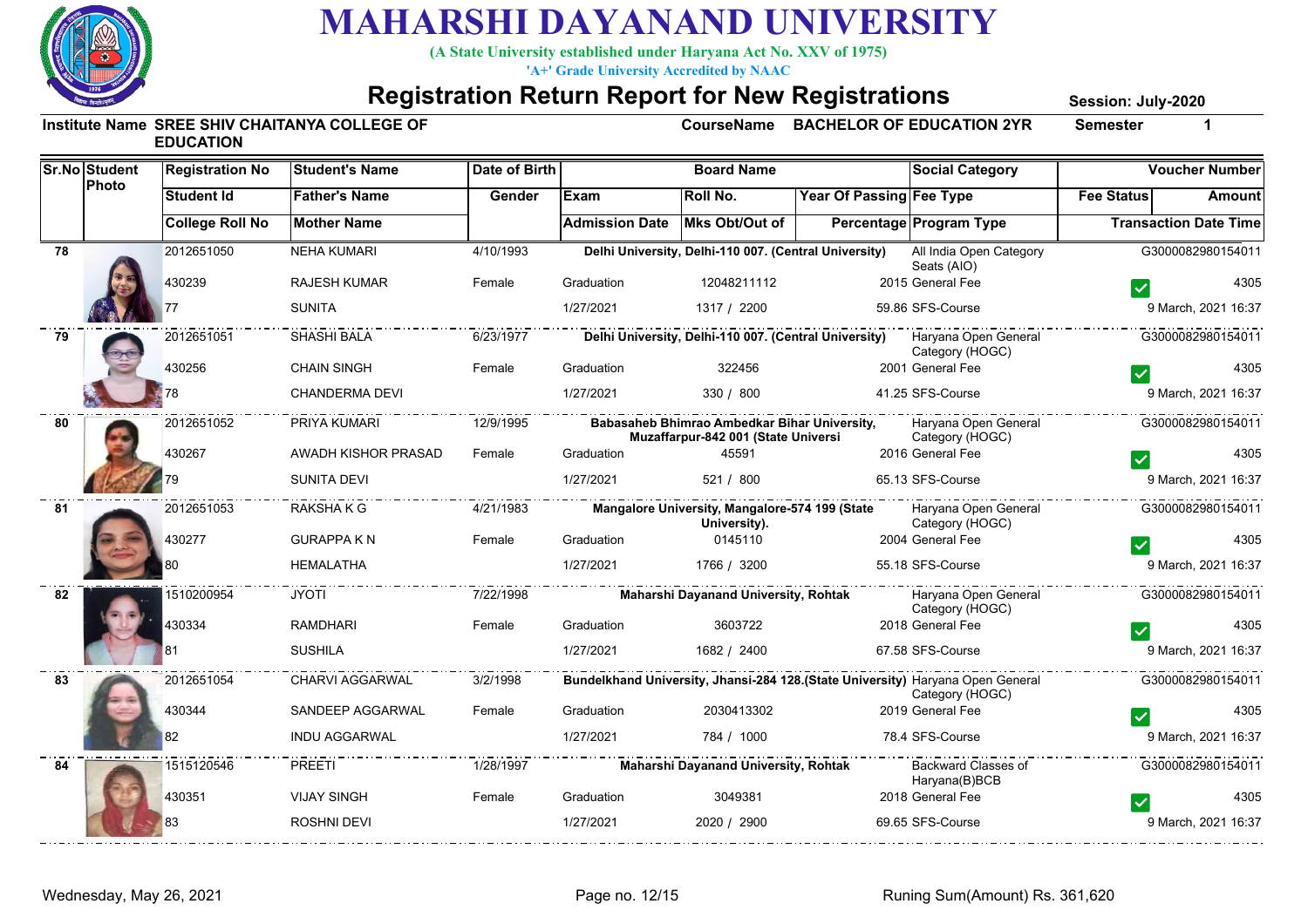

**(A State University established under Haryana Act No. XXV of 1975)**

**'A+' Grade University Accredited by NAAC**

#### **Registration Return Report for New Registrations**

**Session: July-2020**

|    | Sr.No Student | <b>Registration No</b><br><b>Student's Name</b> |                              | Date of Birth            | <b>Board Name</b>                    |                                                |                                        | <b>Social Category</b>                                                                            | <b>Voucher Number</b>        |                     |
|----|---------------|-------------------------------------------------|------------------------------|--------------------------|--------------------------------------|------------------------------------------------|----------------------------------------|---------------------------------------------------------------------------------------------------|------------------------------|---------------------|
|    | Photo         | <b>Student Id</b>                               | <b>Father's Name</b>         | Gender                   | Exam                                 | Roll No.                                       | Year Of Passing Fee Type               |                                                                                                   | <b>Fee Status</b>            | Amount              |
|    |               | <b>College Roll No</b>                          | <b>Mother Name</b>           |                          | <b>Admission Date</b>                | Mks Obt/Out of                                 |                                        | <b>Percentage Program Type</b>                                                                    | <b>Transaction Date Time</b> |                     |
| 85 |               | 2012651055                                      | NEHA YADAV                   | 8/28/1998                |                                      | Raj Rishi Bhartrihari Matsya University, Alwar |                                        | All India Open Category<br>Seats (AIO)                                                            | G3000082980154011            |                     |
|    |               | 430359                                          | <b>RAMKISHAN</b>             | Female                   | Graduation                           | 317523                                         |                                        | 2020 General Fee                                                                                  |                              | 4305                |
|    |               |                                                 | BIRMATI YADAV                |                          | 1/27/2021                            | 1078 / 1800                                    |                                        | 59.88 SFS-Course                                                                                  |                              | 9 March, 2021 16:37 |
| 86 |               | 08GITG1352                                      | SWATI BHARGAVA               | 9/19/1999                | Maharshi Dayanand University, Rohtak |                                                | All India Open Category<br>Seats (AIO) |                                                                                                   | G3000082980154011            |                     |
|    |               | 430369                                          | SHYAM SUNDER BHARGAVA Female |                          | Graduation                           | 1130125929                                     |                                        | 2012 General Fee                                                                                  |                              | 4305                |
|    |               | 35                                              | SANDHYA BHARGAVA             |                          | 1/27/2021                            | 6117 / 8750                                    |                                        | 69.9 SFS-Course                                                                                   |                              | 9 March, 2021 16:37 |
| 87 |               | 2012651056                                      | PREETI TAWAR                 | $-$ –  –  –<br>5/10/1987 |                                      |                                                |                                        | Barkatullah University, Bhopal-462 026 (State University). All India Open Category<br>Seats (AIO) |                              | G3000082980154011   |
|    |               | 430375                                          | A S TAWAR                    | Female                   | Graduation                           | 605317                                         |                                        | 2008 General Fee                                                                                  |                              | 4305                |
|    |               | 86                                              | <b>KAMLA TAWAR</b>           |                          | 1/27/2021                            | 965 / 1850                                     |                                        | 52.16 SFS-Course                                                                                  |                              | 9 March, 2021 16:37 |
| 88 |               | 2012651057                                      | <b>KAPIL KUMAR</b>           | 7/24/1996                |                                      | Maharshi Dayanand University, Rohtak           |                                        | Scheduled Caste (SC)                                                                              |                              | G3000082980154011   |
|    |               | 430386                                          | <b>JAGDISH CHANDER</b>       | Male                     | Graduation                           | 2891813                                        |                                        | 2020 General Fee                                                                                  |                              | 4305                |
|    |               | 87                                              | <b>SAROJ BALA</b>            |                          | 1/27/2021                            | 1429 / 2900                                    |                                        | 49.27 SFS-Course                                                                                  |                              | 9 March, 2021 16:37 |
| 89 |               | 12167640072                                     | URVASHI VIJ                  | 9/10/1999                |                                      |                                                |                                        | Delhi University, Delhi-110 007. (Central University) All India Open Category<br>Seats (AIO)      |                              | G3000082980154011   |
|    |               | 430394                                          | <b>VED PRAKASH VIJ</b>       | Female                   | Graduation                           | 3340537                                        |                                        | 2011 General Fee                                                                                  |                              | 4305                |
|    |               | 88                                              | <b>NARGIS VIJ</b>            |                          | 1/27/2021                            | 701 / 1300                                     |                                        | 53.9 SFS-Course                                                                                   |                              | 9 March, 2021 16:37 |
| 90 |               | 2012651058                                      | <b>NISHA</b>                 | 3/26/1995                |                                      |                                                |                                        | Delhi University, Delhi-110 007. (Central University) All India Open Category<br>Seats (AIO)      | -                            | G3000082980154011   |
|    |               | 430404                                          | MEENA KUMARI                 | Female                   | Graduation                           | 12048211107                                    |                                        | 2015 General Fee                                                                                  |                              | 4305                |
|    |               |                                                 | <b>UDAY SAH</b>              |                          | 1/27/2021                            | 1187 / 2200                                    |                                        | 50.5 SFS-Course                                                                                   |                              | 9 March, 2021 16:37 |
| 91 |               | 2012651059                                      | <b>SHAURYA</b>               | 6/15/1996                |                                      |                                                |                                        | Delhi University, Delhi-110 007. (Central University) Scheduled Caste (SC)                        |                              | G3000082980154011   |
|    |               | 430412                                          | MAHESH KUMAR                 | Female                   | Graduation                           | 14043201021                                    |                                        | 2017 General Fee                                                                                  |                              | 4305                |
|    |               |                                                 | <b>ARUNA CHAUDHARY</b>       |                          | 1/27/2021                            | 1780 / 2400                                    |                                        | 74.16 SFS-Course                                                                                  |                              | 9 March, 2021 16:37 |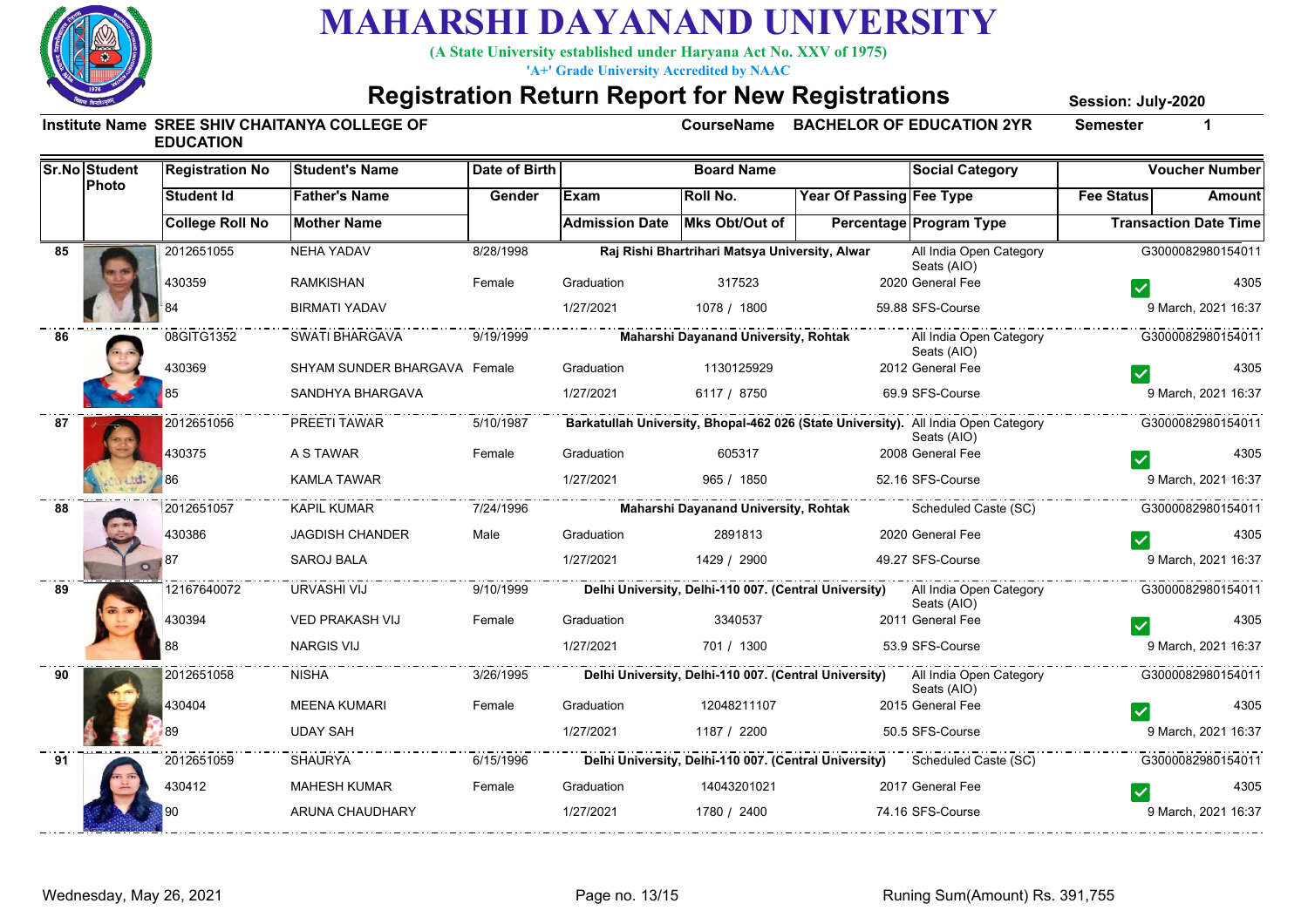

**(A State University established under Haryana Act No. XXV of 1975)**

**'A+' Grade University Accredited by NAAC**

#### **Registration Return Report for New Registrations**

**Session: July-2020**

| <b>Sr.No Student</b><br>Photo |  | <b>Registration No</b> | <b>Student's Name</b>       | Date of Birth | <b>Board Name</b>                                                                                                             |                                                                                     |                          | <b>Social Category</b>                                                                           | <b>Voucher Number</b> |                              |  |
|-------------------------------|--|------------------------|-----------------------------|---------------|-------------------------------------------------------------------------------------------------------------------------------|-------------------------------------------------------------------------------------|--------------------------|--------------------------------------------------------------------------------------------------|-----------------------|------------------------------|--|
|                               |  | Student Id             | <b>Father's Name</b>        | Gender        | <b>Exam</b>                                                                                                                   | Roll No.                                                                            | Year Of Passing Fee Type |                                                                                                  | <b>Fee Status</b>     | <b>Amount</b>                |  |
|                               |  | <b>College Roll No</b> | <b>Mother Name</b>          |               | <b>Admission Date</b>                                                                                                         | Mks Obt/Out of                                                                      |                          | Percentage Program Type                                                                          |                       | <b>Transaction Date Time</b> |  |
| 92                            |  | 2012651065             | <b>KAVITA KUMARI</b>        | 8/10/2002     |                                                                                                                               | University)                                                                         |                          | Lalit Narayan Mithila University, Darbhanga- 846008(State All India Open Category<br>Seats (AIO) |                       | G3000082980154011            |  |
|                               |  | 430711                 | RAMMURTI YADAV              | Female        | Graduation                                                                                                                    | 18211010113                                                                         |                          | 2020 General Fee                                                                                 |                       | 4305                         |  |
|                               |  |                        | <b>KRISHNA DEVI</b>         |               | 1/22/2021                                                                                                                     | 409 / 746                                                                           |                          | 54.82 SFS-Course                                                                                 |                       | 9 March, 2021 16:37          |  |
| 93                            |  | 1515160272             | <b>MONIKA YADAV</b>         | 12/8/1997     |                                                                                                                               | Maharshi Dayanand University, Rohtak                                                |                          |                                                                                                  |                       | G3000082980154011            |  |
|                               |  | 21834                  | <b>MANOJ KUMAR</b>          | Female        | Graduation                                                                                                                    | 2351246                                                                             |                          | 2020 General Fee                                                                                 |                       | 4305                         |  |
|                               |  | 92                     | <b>BABITA KUMARI</b>        |               | 1/27/2021                                                                                                                     | 1692 / 2820                                                                         |                          | 60 SFS-Course                                                                                    |                       | 9 March, 2021 16:37          |  |
| 94                            |  | 2012651060             | <b>RASHMI KUMARI</b>        | 2/16/1999     | Babasaheb Bhimrao Ambedkar Bihar University,<br>All India Open Category<br>Muzaffarpur-842 001 (State Universi<br>Seats (AIO) |                                                                                     |                          |                                                                                                  | .                     | G3000082980154011            |  |
|                               |  | 430444                 | KAMESHWAR SINGH             | Female        | Graduation                                                                                                                    | 1734328                                                                             |                          | 2019 General Fee                                                                                 |                       | 4305                         |  |
|                               |  |                        | <b>BABITA DEVI</b>          |               | 1/27/2021                                                                                                                     | 463 / 800                                                                           |                          | 57.87 SFS-Course                                                                                 |                       | 9 March, 2021 16:37          |  |
| 95                            |  | 1615141159             | <b>SARITA</b>               | 2/21/1998     |                                                                                                                               | <b>Maharshi Dayanand University, Rohtak</b>                                         |                          | Backward Classes of<br>Haryana(B)BCB                                                             |                       | G3000082980154011            |  |
|                               |  | 430452                 | <b>ANIL KUMAR</b>           | Female        | Graduation                                                                                                                    | 5040472                                                                             |                          | 2019 General Fee                                                                                 |                       | 4305                         |  |
|                               |  |                        | <b>BHAGWATI</b>             |               | 1/27/2021                                                                                                                     | 1777 / 2900                                                                         |                          | 61.27 SFS-Course                                                                                 |                       | 9 March, 2021 16:37          |  |
| 96                            |  | 2012651061             | <b>BHABYA KUMARI</b>        | 10/20/2000    |                                                                                                                               | University)                                                                         |                          | Lalit Narayan Mithila University, Darbhanga-846008(State All India Open Category<br>Seats (AIO)  |                       |                              |  |
|                               |  | 430460                 | <b>MANOJ JHA</b>            | Female        | Graduation                                                                                                                    | 183060100587                                                                        |                          | 2020 General Fee                                                                                 |                       | 4305                         |  |
|                               |  | 95                     | <b>KANCHAN DEVI</b>         |               | 1/27/2021                                                                                                                     | 468 / 855                                                                           |                          | 54.73 SFS-Course                                                                                 |                       | 9 March, 2021 16:37          |  |
| 97                            |  | 2012651062             | ROSHAN KUMAR JHA            | 10/15/1999    |                                                                                                                               | Guru Gobind Singh Indraprastha Vishwavidyalaya,<br>Kashmere Gate, Delhi-110 006 (St |                          | All India Open Category<br>Seats (AIO)                                                           |                       | G3000082980154011            |  |
|                               |  | 430472                 | RAJ KUMAR JHA               | Male          | Graduation                                                                                                                    | 2029174                                                                             |                          | 2013 General Fee                                                                                 |                       | 4305                         |  |
|                               |  |                        | NARMADA JHA                 |               | 1/27/2021                                                                                                                     | 6.8 / 10                                                                            |                          | 68.94 SFS-Course                                                                                 |                       | 9 March, 2021 16:37          |  |
| 98                            |  | 2012651063             | <b>SRISHTI SHARMA</b>       | 9/10/1997     |                                                                                                                               | Delhi University, Delhi-110 007. (Central University)                               |                          | . _ _ _ _ _ _ _ _ _ _ _ _                                                                        |                       | G3000082980154011            |  |
|                               |  | 105050                 | PRADEEP KUMAR SHARMA Female |               | Graduation                                                                                                                    | 15033527065                                                                         |                          | 2018 General Fee                                                                                 |                       | 4305                         |  |
|                               |  |                        | <b>MADHU SHARMA</b>         |               | 1/27/2021                                                                                                                     | 6.986 / 10                                                                          |                          | 69 SFS-Course                                                                                    |                       | 9 March, 2021 16:37          |  |